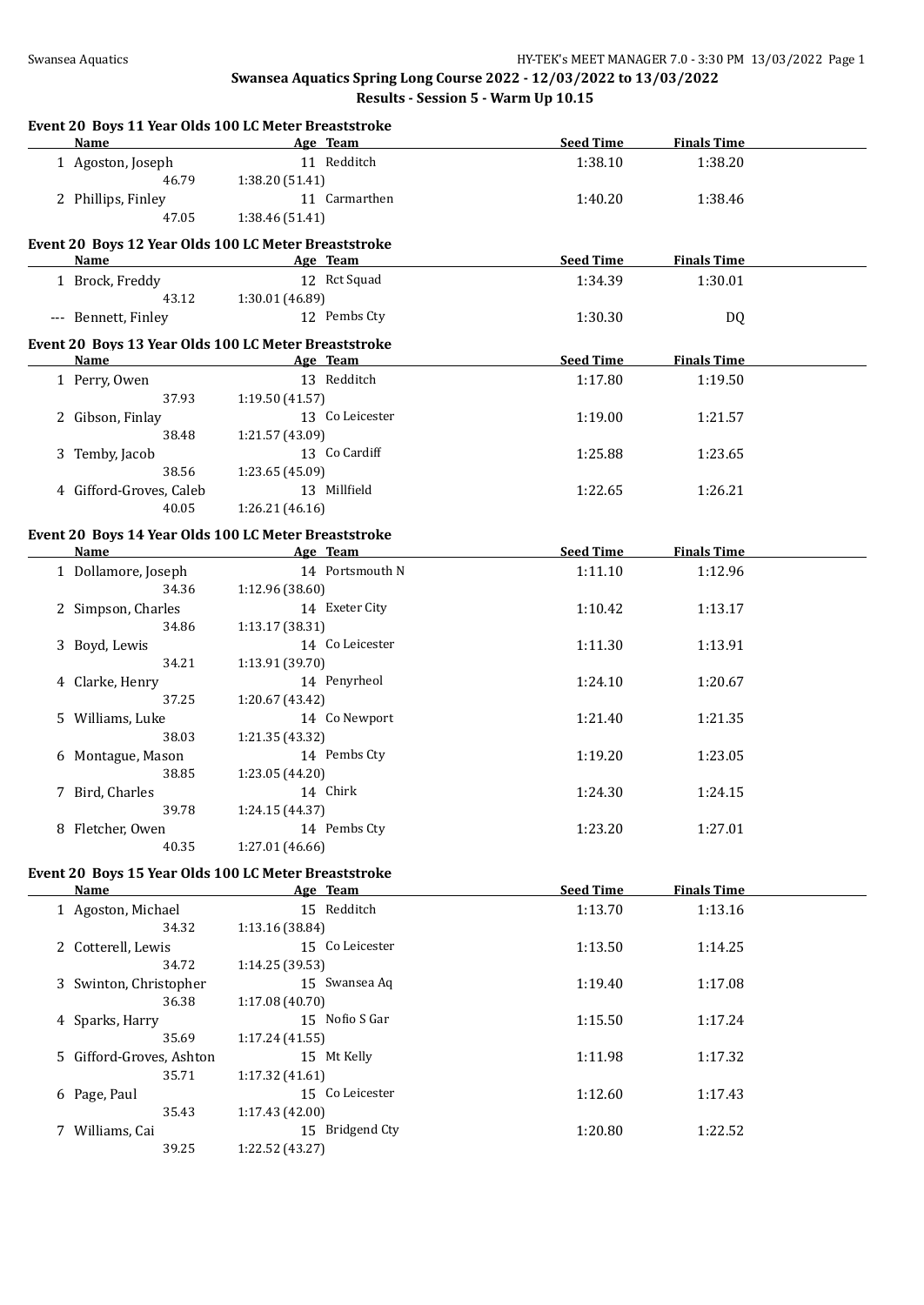# **Event 20 Boys 16 Year Olds 100 LC Meter Breaststroke**

| <b>Name</b>                                         | Age Team                          | <b>Seed Time</b> | <b>Finals Time</b> |  |
|-----------------------------------------------------|-----------------------------------|------------------|--------------------|--|
| 1 Martini, Tommaso                                  | 16 Portsmouth N                   | 1:07.30          | 1:08.58            |  |
| 32.43                                               | 1:08.58(36.15)                    |                  |                    |  |
| 2 James, Tristyn                                    | 16 Bridgend Cty                   | 1:14.35          | 1:10.28            |  |
| 32.77                                               | 1:10.28 (37.51)                   |                  |                    |  |
| 3 Frith, Callum                                     | 16 Exeter City                    | 1:12.30          | 1:12.38            |  |
| 32.85                                               | 1:12.38 (39.53)                   |                  |                    |  |
| 4 Cole, Toby                                        | 16 Swansea Aq                     | 1:12.37          | 1:12.98            |  |
| 34.30                                               | 1:12.98 (38.68)                   |                  |                    |  |
| 5 Lunn, Chase                                       | 16 Portsmouth N                   | 1:15.20          | 1:17.92            |  |
| 35.11                                               | 1:17.92 (42.81)                   |                  |                    |  |
|                                                     |                                   |                  |                    |  |
| Event 20 Boys 17 & Over 100 LC Meter Breaststroke   |                                   |                  |                    |  |
| <b>Name</b>                                         | <b>Example 2</b> Age Team         | <b>Seed Time</b> | <b>Finals Time</b> |  |
| 1 Newman, Bradley                                   | 20 Co Cardiff                     | 1:02.11          | 1:02.04            |  |
| 28.81                                               | 1:02.04 (33.23)                   |                  |                    |  |
| 2 Panaretos, Panayiotis                             | 19 Swansea Aq                     | 1:02.37          | 1:03.14            |  |
| 29.76                                               | 1:03.14 (33.38)                   |                  |                    |  |
| 3 Davies, Aneurin                                   | 17 Swansea Aq                     | 1:03.54          | 1:03.76            |  |
| 29.90                                               | 1:03.76 (33.86)                   |                  |                    |  |
| 4 Casey, Alexander                                  | 18 Co Leicester                   | 1:05.30          | 1:05.65            |  |
| 30.90                                               | 1:05.65 (34.75)                   |                  |                    |  |
| 5 Hallett, Ronny                                    | 17 Mt Kelly                       | 1:06.04          | 1:07.43            |  |
| 31.65                                               | 1:07.43 (35.78)                   |                  |                    |  |
| 6 Sin, Joseph                                       | 18 Mt Kelly                       | 1:04.58          | 1:07.66            |  |
| 31.82                                               | 1:07.66 (35.84)                   |                  |                    |  |
| 7 McGregor, Drew                                    | 18 Mt Kelly                       | 1:06.69          | 1:09.98            |  |
| 32.39                                               | 1:09.98 (37.59)                   |                  |                    |  |
| 8 Hoey, Luke                                        | 19 Swansea Aq                     | 1:09.30          | 1:10.22            |  |
| 32.22                                               | 1:10.22 (38.00)                   |                  |                    |  |
| 9 Weatherley, Tyler                                 | 20 Swansea Aq                     | 1:10.40          | 1:10.39            |  |
| 31.38                                               | 1:10.39 (39.01)                   |                  |                    |  |
| 10 Godwin, Dylan                                    | 20 Portsmouth N                   | 1:14.70          | 1:11.90            |  |
| 31.45                                               | 1:11.90 (40.45)                   |                  |                    |  |
| 11 Wilkinson, Ben                                   | 17 Mt Kelly                       | 1:13.28          | 1:12.17            |  |
| 33.09                                               | 1:12.17 (39.08)                   |                  |                    |  |
| 12 Lee, Jason                                       | 18 Swansea Aq                     | 1:11.90          | 1:13.15            |  |
| 33.91                                               | 1:13.15 (39.24)                   |                  |                    |  |
| 13 Jordan, Liam                                     | 17 Exeter City                    | 1:10.50          | 1:13.24            |  |
| 33.33                                               | 1:13.24 (39.91)                   |                  |                    |  |
| 14 Aengenheyster, Finn                              | 17 Mt Kelly                       | 1:13.74          | 1:13.62            |  |
| 34.07                                               | 1:13.62 (39.55)                   |                  |                    |  |
| 15 Holmes, Daniel                                   | 18 Redditch                       | 1:14.00          | 1:14.99            |  |
| 34.47                                               | 1:14.99 (40.52)                   |                  |                    |  |
| 16 Burns, Logan                                     | 18 Exeter City                    | 1:15.00          | 1:16.91            |  |
| 35.67                                               | 1:16.91 (41.24)                   |                  |                    |  |
|                                                     |                                   |                  |                    |  |
| Event 20 Boys 100 LC Meter Breaststroke Multi-Class |                                   |                  |                    |  |
| Name                                                | Age Team                          | <b>Seed Time</b> | <b>Finals Time</b> |  |
| 1 Williams, Sebastian SB6                           | 17 Mt Kelly                       | 1:46.31          | 1:44.26            |  |
| 49.13                                               | 1:44.26 (55.13)                   |                  |                    |  |
| Event 21 Girls 11 Year Olds 200 LC Meter Backstroke |                                   |                  |                    |  |
| Name                                                | Age Team                          | <b>Seed Time</b> | <b>Finals Time</b> |  |
| 1 Nichols, Grace                                    | 11 Pembs Cty                      | 2:39.80          | 2:40.79            |  |
| 37.74                                               | 1:18.34(40.60)<br>1:59.79 (41.45) | 2:40.79 (41.00)  |                    |  |
| 2 Arnold, Jessica                                   | 11 Swansea Aq                     | 3:08.50          | 2:58.84            |  |
| 41.50                                               | 1:27.54(46.04)<br>2:14.97 (47.43) | 2:58.84 (43.87)  |                    |  |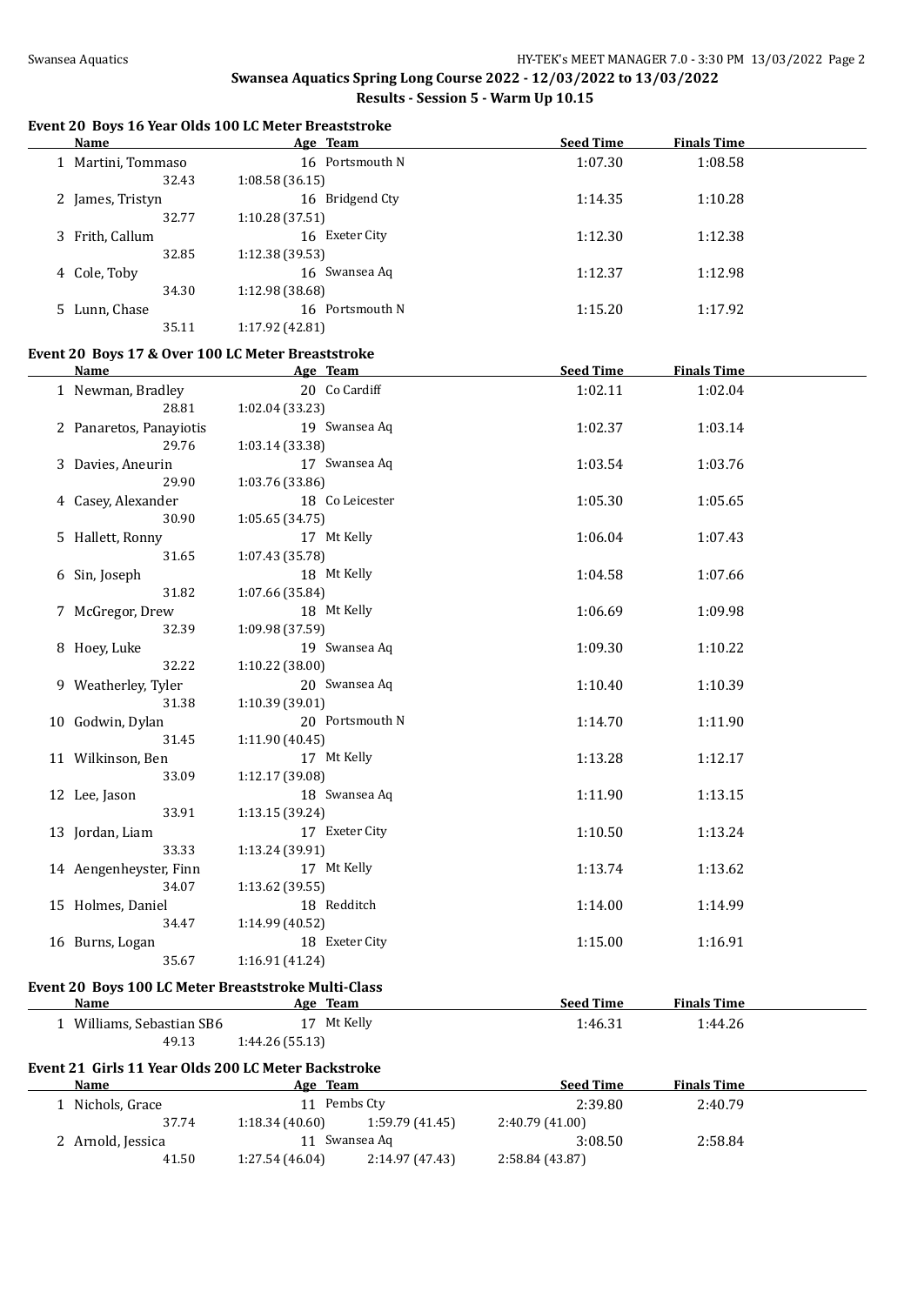$\overline{\phantom{0}}$ 

**Swansea Aquatics Spring Long Course 2022 - 12/03/2022 to 13/03/2022 Results - Session 5 - Warm Up 10.15**

### **(Event 21 Girls 11 Year Olds 200 LC Meter Backstroke)**

| <b>Name</b>             | Age Team         |                 | <b>Seed Time</b> | <b>Finals Time</b> |  |
|-------------------------|------------------|-----------------|------------------|--------------------|--|
| 3 Agoston, Alexia       | 11 Redditch      |                 | 3:14.30          | 3:00.11            |  |
| 42.91                   | 1:28.29 (45.38)  | 2:14.86(46.57)  | 3:00.11(45.25)   |                    |  |
| 4 James, Josie          | 11               | Redditch        |                  | 3:02.97            |  |
| 41.50                   | 1:29.13(47.63)   | 2:16.73(47.60)  | 3:02.97 (46.24)  |                    |  |
| 5 Galdes-Cutting, Daisy | 11 Pembs Ctv     |                 | 3:23.60          | 3:07.57            |  |
| 44.39                   | 1:33.41 (49.02)  | 2:22.52(49.11)  | 3:07.57(45.05)   |                    |  |
| 6 Richardson, Beca      | Swansea Ag<br>11 |                 | 3:25.50          | 3:13.22            |  |
| 45.84                   | 1:35.49(49.65)   | 2:24.99 (49.50) | 3:13.22(48.23)   |                    |  |
|                         |                  |                 |                  |                    |  |

#### **Event 21 Girls 12 Year Olds 200 LC Meter Backstroke**

| Name                | Age Team        |                 | <b>Seed Time</b> | <b>Finals Time</b> |  |
|---------------------|-----------------|-----------------|------------------|--------------------|--|
| 1 Smith, Darcey     |                 | 12 Portsmouth N |                  | 2:29.64            |  |
| 35.05               | 1:13.18 (38.13) | 1:51.77 (38.59) | 2:29.64 (37.87)  |                    |  |
| 2 Dwyfor-Clark, Efa |                 | 12 Swim Gwynedd | 2:41.97          | 2:41.05            |  |
| 37.24               | 1:18.10(40.86)  | 2:00.11 (42.01) | 2:41.05 (40.94)  |                    |  |
| 3 Davies, Brianna   | 12 Mt Kelly     |                 | 2:51.12          | 2:42.27            |  |
| 38.39               | 1:20.06 (41.67) | 2:02.32(42.26)  | 2:42.27 (39.95)  |                    |  |
| 4 Davies, Sian      | 12 Mt Kelly     |                 | 2:51.11          | 2:48.16            |  |
| 38.87               | 1:21.54 (42.67) | 2:05.69(44.15)  | 2:48.16(42.47)   |                    |  |
| 5 Gardener, Hannah  |                 | 12 Bridgend Cty | 2:52.40          | 2:51.11            |  |
| 40.76               | 1:24.33 (43.57) | 2:08.13(43.80)  | 2:51.11 (42.98)  |                    |  |
| 6 Hill, Jessica     | 12 Exeter City  |                 | 2:57.49          | 2:56.70            |  |
| 41.67               | 1:27.77(46.10)  | 2:13.24(45.47)  | 2:56.70(43.46)   |                    |  |
| 7 Philpott, Ffion   | 12 Llanelli     |                 | 3:07.05          | 3:09.05            |  |
| 43.37               |                 | 2:21.69()       | 3:09.05(47.36)   |                    |  |

# **Event 21 Girls 13 Year Olds 200 LC Meter Backstroke**

| Name |                      | Age Team        |                 | <b>Seed Time</b><br><b>Finals Time</b> |         |  |
|------|----------------------|-----------------|-----------------|----------------------------------------|---------|--|
|      | 1 Needs, Abigail     | 13 Exeter City  |                 | 2:33.58                                | 2:36.17 |  |
|      | 37.60                | 1:17.85(40.25)  | 1:57.65(39.80)  | 2:36.17 (38.52)                        |         |  |
|      | 2 Sawle, Jemima      |                 | 13 Portsmouth N | 2:32.60                                | 2:39.91 |  |
|      | 36.38                | 1:17.81 (41.43) | 1:59.43 (41.62) | 2:39.91 (40.48)                        |         |  |
|      | 3 Thomas, Rhian      | 13 Pembs Cty    |                 | 2:39.70                                | 2:45.28 |  |
|      | 38.11                | 1:20.15(42.04)  | 2:03.46 (43.31) | 2:45.28 (41.82)                        |         |  |
|      | 4 Baker, Seren       |                 | 13 Swansea Aq   | 2:52.98                                | 2:47.21 |  |
|      | 39.13                | 1:21.79 (42.66) | 2:06.16 (44.37) | 2:47.21 (41.05)                        |         |  |
|      | 5 Middleton, Flora   | 13 Redditch     |                 | 2:48.40                                | 2:47.58 |  |
|      | 39.28                | 1:21.54(42.26)  | 2:05.30(43.76)  | 2:47.58 (42.28)                        |         |  |
|      | 6 Woodward, Angharad | 13 Neath        |                 | 2:48.61                                | 2:48.47 |  |
|      | 38.87                | 1:22.25 (43.38) | 2:06.47 (44.22) | 2:48.47 (42.00)                        |         |  |
|      | 7 Coombes, Cerys     |                 | 13 Bridgend Cty | 2:46.80                                | 2:48.89 |  |
|      | 40.01                | 1:23.05(43.04)  | 2:07.12(44.07)  | 2:48.89(41.77)                         |         |  |
|      | 8 Gelev, Sofija      | 13 Exeter City  |                 | 2:51.35                                | 2:59.37 |  |
|      | 39.76                | 1:24.46 (44.70) | 2:12.67(48.21)  | 2:59.37 (46.70)                        |         |  |
|      |                      |                 |                 |                                        |         |  |

# **Event 21 Girls 14 Year Olds 200 LC Meter Backstroke**

| Name                | Age Team       |                 | <b>Seed Time</b> | <b>Finals Time</b> |  |
|---------------------|----------------|-----------------|------------------|--------------------|--|
| 1 Ouiller, Nicole   | 14 Mt Kelly    |                 | 2:24.59          | 2:29.88            |  |
| 35.05               | 1:13.60(38.55) | 1:52.79 (39.19) | 2:29.88 (37.09)  |                    |  |
| 2 Humphreys, Ffion  |                | 14 Swim Gwynedd | 2:34.51          | 2:34.66            |  |
| 36.00               | 1:16.18(40.18) | 1:56.50(40.32)  | 2:34.66(38.16)   |                    |  |
| 3 Knobel, Lily-Anne |                | 14 Portsmouth N | 2:32.20          | 2:34.88            |  |
| 35.82               | 1:14.62(38.80) | 1:54.73(40.11)  | 2:34.88(40.15)   |                    |  |
| 4 Major, Lauren     |                | 14 Exeter City  | 2:35.50          | 2:41.07            |  |
| 38.02               | 1:18.75(40.73) | 2:00.41(41.66)  | 2:41.07(40.66)   |                    |  |
| 5 Evans, Mali       |                | 14 Swansea Ag   | 2:43.74          | 2:41.91            |  |
| 38.43               | 1:19.85(41.42) | 2:01.67 (41.82) | 2:41.91 (40.24)  |                    |  |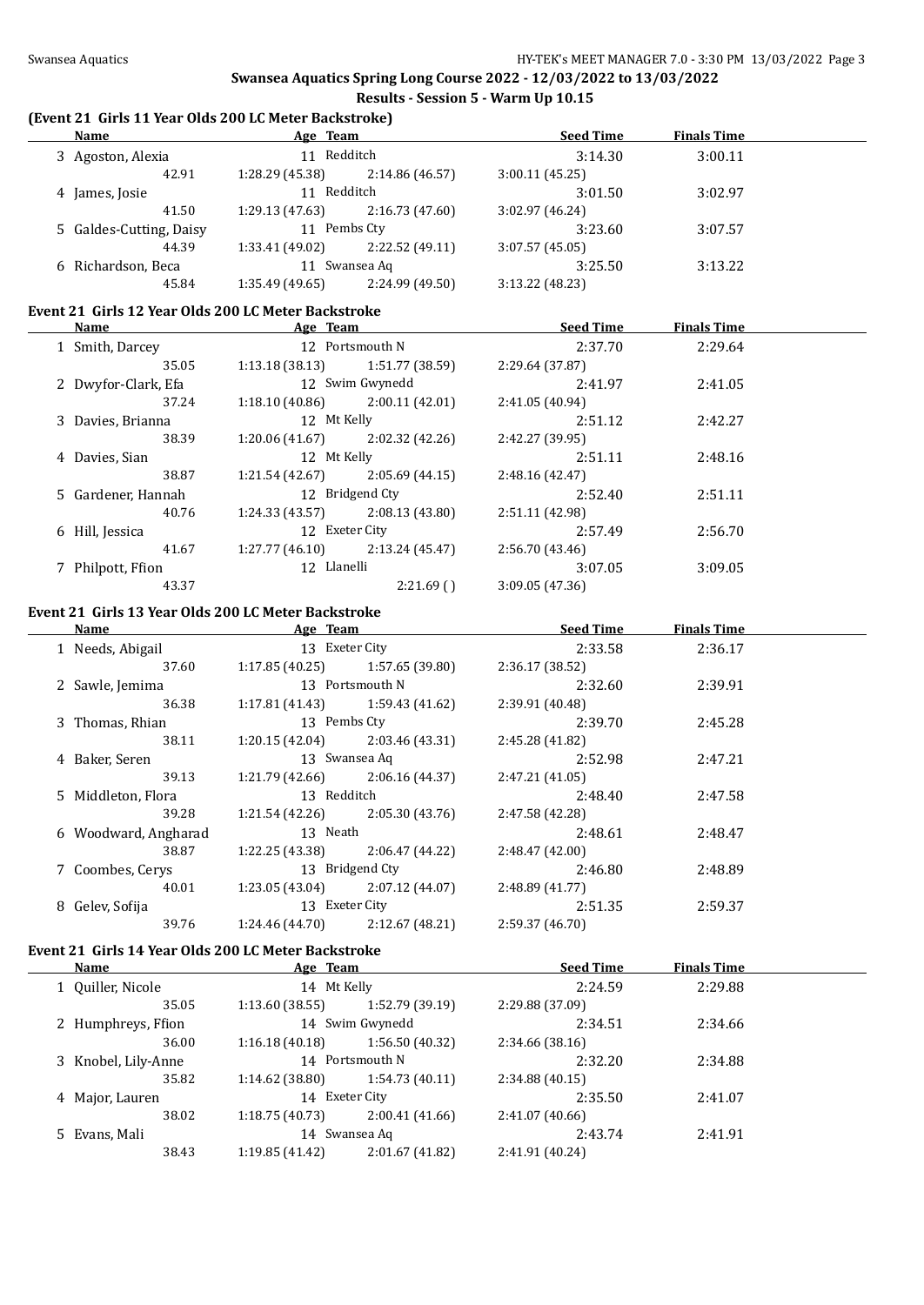# **(Event 21 Girls 14 Year Olds 200 LC Meter Backstroke)**

| <b>Name</b>                                         | <u>Age Team and Age Team</u>              |                                   | Seed Time                                                                          | <b>Finals Time</b> |  |
|-----------------------------------------------------|-------------------------------------------|-----------------------------------|------------------------------------------------------------------------------------|--------------------|--|
| 6 Phillips, Ruby                                    | 14 Co Cardiff                             |                                   | 2:43.66                                                                            | 2:42.92            |  |
| 38.87                                               |                                           | $1:19.59(40.72)$ $2:01.80(42.21)$ | 2:42.92 (41.12)                                                                    |                    |  |
| 7 Cosby, Nia                                        | 14 Bridgend Cty                           |                                   | 2:44.10                                                                            | 2:45.06            |  |
| 39.69                                               |                                           | 1:21.70 (42.01) $2:04.39$ (42.69) | 2:45.06 (40.67)                                                                    |                    |  |
| 8 McDonagh, Emily                                   | 14 Bridgend Cty                           |                                   | 2:43.70                                                                            | 2:49.09            |  |
| 39.42                                               | $1:21.72$ (42.30) $2:05.47$ (43.75)       |                                   | 2:49.09 (43.62)                                                                    |                    |  |
| 9 Arnold, Lily                                      | 14 Pembs Cty                              |                                   | 2:49.70                                                                            | 2:55.86            |  |
| 39.35                                               |                                           | 1:23.72 (44.37) $2:10.29$ (46.57) | 2:55.86 (45.57)                                                                    |                    |  |
| --- Mavrikakis, Abby                                | 14 Portsmouth N                           |                                   | 2:37.30                                                                            | DQ                 |  |
| Event 21 Girls 15 Year Olds 200 LC Meter Backstroke |                                           |                                   |                                                                                    |                    |  |
| <b>Name</b>                                         |                                           |                                   | <b>Example 2018</b> Age Team <b>Age 2018</b> Age Team <b>Seed Time</b> Finals Time |                    |  |
| 1 Patterson, Millie                                 | 15 Swansea Aq                             |                                   | 2:23.82                                                                            | 2:24.49            |  |
|                                                     | 34.81   1:12.01 (37.20)   1:49.06 (37.05) |                                   | 2:24.49 (35.43)                                                                    |                    |  |
| 2 Grover, Lillie                                    | 15 Wyre Forest                            |                                   | 2:23.00                                                                            | 2:26.40            |  |
| 34.43                                               | $1:11.74(37.31)$ $1:49.94(38.20)$         |                                   | 2:26.40 (36.46)                                                                    |                    |  |
| 3 Sherlock, Katie                                   | 15 Mt Kelly                               |                                   | 2:25.58                                                                            | 2:28.67            |  |
| 34.77                                               | $1:12.09$ (37.32) $1:51.15$ (39.06)       |                                   | 2:28.67 (37.52)                                                                    |                    |  |
| 4 Likely, Amber                                     |                                           | 15 Portsmouth N                   | 2:26.90                                                                            | 2:31.08            |  |
| 33.35                                               | 1:10.84(37.49)                            | 1:51.02 (40.18)                   | 2:31.08 (40.06)                                                                    |                    |  |
| 5 Green, Ashleigh                                   | 15 Redditch                               |                                   | 2:27.50                                                                            | 2:31.22            |  |
| 34.99                                               | 1:13.77(38.78)                            | 1:53.33 (39.56)                   | 2:31.22 (37.89)                                                                    |                    |  |
| 6 Sanghera, Amreen                                  | 15 Co Leicester                           |                                   | 2:29.90                                                                            | 2:32.46            |  |
| 35.93                                               | 1:14.14 (38.21)<br>1:53.32 (39.18)        |                                   | 2:32.46 (39.14)                                                                    |                    |  |
| 7 Ball, Alicia                                      | 15 Co Leicester                           |                                   | 2:33.00                                                                            | 2:34.09            |  |
| 36.56                                               |                                           | $1:16.07(39.51)$ $1:55.36(39.29)$ | 2:34.09 (38.73)                                                                    |                    |  |
| 8 Streeter, Alice                                   | 15 Co Leicester                           |                                   | 2:26.90                                                                            | 2:34.44            |  |
| 35.29                                               |                                           | $1:14.45(39.16)$ $1:55.11(40.66)$ | 2:34.44 (39.33)                                                                    |                    |  |
| 9 Roberts, Alysia                                   | 15 Co Cardiff                             |                                   | 2:42.40                                                                            | 2:38.42            |  |
| 36.32                                               | $1:15.99(39.67)$ $1:57.74(41.75)$         |                                   | 2:38.42 (40.68)                                                                    |                    |  |
| 10 Gronow, Mia                                      | 15 Bridgend Cty                           |                                   | 2:36.10                                                                            | 2:41.63            |  |
| 37.12                                               | $1:18.19(41.07)$ $2:00.08(41.89)$         |                                   | 2:41.63 (41.55)                                                                    |                    |  |
| 11 Birkett, Amelie                                  | 15 Co Leicester                           |                                   | 2:40.10                                                                            | 2:43.99            |  |
| 38.56                                               | $1:20.37(41.81)$ $2:02.69(42.32)$         |                                   | 2:43.99 (41.30)                                                                    |                    |  |
| 12 Thomas, Ffion                                    | 15 Neath                                  |                                   | 2:41.70                                                                            | 2:45.13            |  |
| 37.73                                               | 1:19.05 (41.32)                           | 2:02.75 (43.70)                   | 2:45.13 (42.38)                                                                    |                    |  |
| 13 Knowles, Amy                                     | 15 Pembs Cty                              |                                   | 2:39.20                                                                            | 2:50.23            |  |
| 37.05                                               | 1:19.10(42.05)                            | 2:03.22 (44.12)                   | 2:50.23(47.01)                                                                     |                    |  |
| --- Jones, Bea                                      | 15 Co Newport                             |                                   | 2:23.62                                                                            | DQ                 |  |
|                                                     |                                           |                                   |                                                                                    |                    |  |

# **Event 21 Girls 16 Year Olds 200 LC Meter Backstroke**

| Name                | Age Team        |                 | <b>Seed Time</b> | <b>Finals Time</b> |  |
|---------------------|-----------------|-----------------|------------------|--------------------|--|
| 1 Stead, Martha     |                 | 16 Wyre Forest  | 2:22.30          | 2:24.51            |  |
| 34.17               | 1:11.22(37.05)  | 1:48.43 (37.21) | 2:24.51 (36.08)  |                    |  |
| 2 Vaughan, Isabella | 16 Mt Kelly     |                 | 2:30.28          | 2:28.49            |  |
| 34.49               | 1:11.89 (37.40) | 1:50.16(38.27)  | 2:28.49 (38.33)  |                    |  |
| 3 Robinson, Holly   | 16 Mt Kelly     |                 | 2:21.89          | 2:29.00            |  |
| 35.70               | 1:13.65(37.95)  | 1:52.00(38.35)  | 2:29.00(37.00)   |                    |  |
| 4 Conroy, Grace     | 16 Mt Kelly     |                 | 2:31.68          | 2:31.03            |  |
| 34.18               | 1:11.84 (37.66) | 1:52.42 (40.58) | 2:31.03(38.61)   |                    |  |
| 5 Jones, Neve       | 16 Neath        |                 | 2:32.93          | 2:38.17            |  |
| 36.58               | 1:16.69(40.11)  | 1:58.45(41.76)  | 2:38.17 (39.72)  |                    |  |
| 6 Weatherley, Laine | 16 Barnstaple   |                 | 2:37.35          | 2:39.90            |  |
| 36.62               | 1:17.13(40.51)  | 1:59.05 (41.92) | 2:39.90(40.85)   |                    |  |
| 7 Jones, Cari       | 16 Welshpool    |                 | 2:34.87          | 2:40.13            |  |
| 36.23               | 1:16.79(40.56)  | 1:58.89(42.10)  | 2:40.13(41.24)   |                    |  |
|                     |                 |                 |                  |                    |  |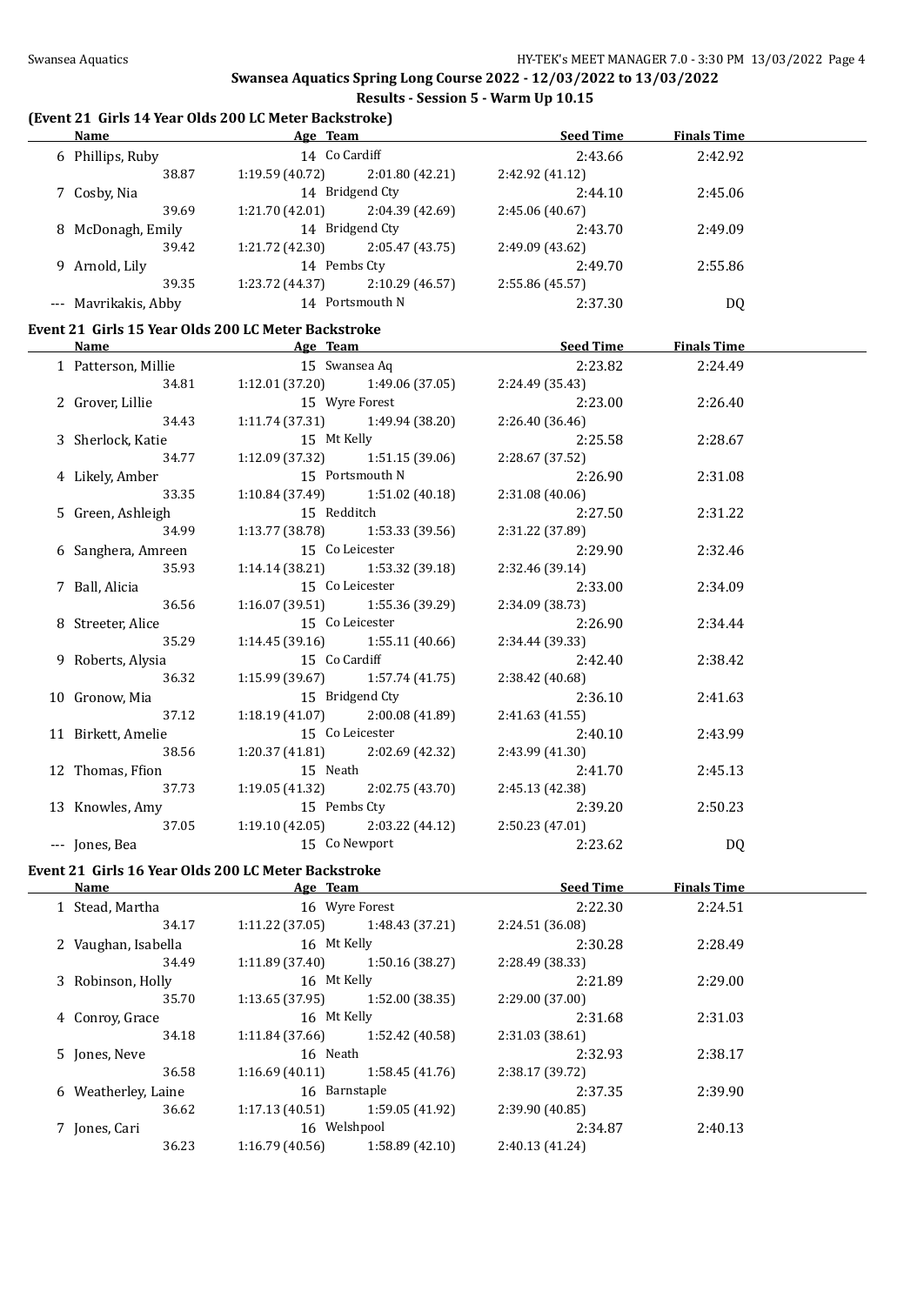# **(Event 21 Girls 16 Year Olds 200 LC Meter Backstroke)**

| Name                                                     | <b>Example 2</b> Age Team                             |                 | <b>Seed Time</b>                                  | <b>Finals Time</b> |  |
|----------------------------------------------------------|-------------------------------------------------------|-----------------|---------------------------------------------------|--------------------|--|
| 8 Swanston, Jessica                                      | 16 Exeter City                                        |                 | 2:36.10                                           | 2:42.26            |  |
| 37.29                                                    | $1:17.89(40.60)$ $2:00.44(42.55)$ $2:42.26(41.82)$    |                 |                                                   |                    |  |
| --- Byrne, Shannon                                       | 16 Mt Kelly                                           |                 | 2:27.80                                           | DQ                 |  |
|                                                          |                                                       |                 |                                                   |                    |  |
| Event 21 Girls 17 & Over 200 LC Meter Backstroke<br>Name | <b>Example 2016</b> Age Team                          |                 | <u>Seed Time</u>                                  | <b>Finals Time</b> |  |
| 1 Major, Scarlet                                         | 18 Co Newport                                         |                 | 2:15.86                                           | 2:17.45            |  |
| 32.14                                                    | $1:06.55(34.41)$ $1:41.94(35.39)$                     |                 | 2:17.45 (35.51)                                   |                    |  |
| 2 Rowsell, Evelyn                                        | 17 Portsmouth N                                       |                 | 2:23.70                                           | 2:24.85            |  |
| 34.36                                                    | 1:10.99(36.63)                                        | 1:47.99 (37.00) | 2:24.85 (36.86)                                   |                    |  |
| 3 Bamborough, Katie                                      | 17 Mt Kelly                                           |                 | 2:21.56                                           | 2:27.08            |  |
| 34.36                                                    | 1:11.78 (37.42)                                       | 1:49.90 (38.12) | 2:27.08 (37.18)                                   |                    |  |
| 4 Rawles, Milly                                          | 19 Exeter City                                        |                 | 2:19.90                                           | 2:27.15            |  |
| 35.13                                                    | 1:12.40(37.27)                                        | 1:50.47 (38.07) | 2:27.15 (36.68)                                   |                    |  |
| 5 Leleux, Eve                                            | 18 Wrekin Coll                                        |                 | 2:23.70                                           | 2:27.95            |  |
| 34.16                                                    | 1:10.72(36.56)                                        | 1:49.26 (38.54) | 2:27.95 (38.69)                                   |                    |  |
|                                                          | 17 Bridgend Cty                                       |                 |                                                   |                    |  |
| 6 Davies, Tegan<br>36.76                                 |                                                       | 1:59.13 (41.64) | 2:32.50                                           | 2:40.54            |  |
|                                                          | 1:17.49(40.73)<br>17 Co Newport                       |                 | 2:40.54 (41.41)                                   |                    |  |
| 7 Ward, Ellie                                            |                                                       | 2:01.57 (43.92) | 2:32.32                                           | 2:44.76            |  |
| 36.40                                                    | 1:17.65(41.25)                                        |                 | 2:44.76 (43.19)                                   |                    |  |
| Event 22 Boys 11 Year Olds 200 LC Meter IM               |                                                       |                 |                                                   |                    |  |
|                                                          |                                                       |                 | <b>Name</b> Seed Time Age Team Age Team Seed Time | <b>Finals Time</b> |  |
| 1 Biddick, James                                         | 11 Exeter City                                        |                 | 2:56.17                                           | 2:54.25            |  |
|                                                          | 35.99 1:22.13 (46.14) 2:15.95 (53.82) 2:54.25 (38.30) |                 |                                                   |                    |  |
| Event 22 Boys 12 Year Olds 200 LC Meter IM               |                                                       |                 |                                                   |                    |  |
|                                                          |                                                       |                 | Name Age Team Seed Time                           | <b>Finals Time</b> |  |
| 1 Allen, Harry                                           | 12 Exeter City                                        |                 | 2:40.11                                           | 2:38.23            |  |
|                                                          | 34.82 1:13.70 (38.88) 2:02.09 (48.39)                 |                 | 2:38.23 (36.14)                                   |                    |  |
| 2 Brock, Freddy                                          | 12 Rct Squad                                          |                 | 2:58.77                                           | 2:53.12            |  |
| 38.69                                                    | $1:22.88(44.19)$ $2:14.14(51.26)$                     |                 | 2:53.12 (38.98)                                   |                    |  |
| 3 Thomas, Sion                                           | 12 Haverfordwes                                       |                 | 2:58.80                                           | 2:56.25            |  |
| 37.41                                                    | $1:22.88(45.47)$ $2:19.30(56.42)$                     |                 | 2:56.25 (36.95)                                   |                    |  |
| 4 Bennett, Finley                                        | 12 Pembs Cty                                          |                 | 2:56.80                                           | 2:56.44            |  |
| 40.86                                                    | $1:26.20(45.34)$ $2:18.74(52.54)$                     |                 | 2:56.44 (37.70)                                   |                    |  |
|                                                          |                                                       |                 |                                                   |                    |  |
| Event 22 Boys 13 Year Olds 200 LC Meter IM               |                                                       |                 |                                                   |                    |  |
| Name                                                     | <b>Example 2</b> Age Team                             |                 | <b>Seed Time</b>                                  | <b>Finals Time</b> |  |
| 1 Lee, Aled                                              | 13 Redditch                                           |                 | 2:33.10                                           | 2:31.71            |  |
| 32.59                                                    | $1:12.00(39.41)$ $1:56.58(44.58)$                     |                 | 2:31.71 (35.13)                                   |                    |  |
| 2 Sellick, Fenn                                          | 13 Swansea Aq                                         |                 | 2:37.22                                           | 2:33.16            |  |
| 32.62                                                    | $1:10.95(38.33)$ $1:58.05(47.10)$                     |                 | 2:33.16 (35.11)                                   |                    |  |
| 3 Gibson, Finlay                                         | 13 Co Leicester                                       |                 | 2:29.60                                           | 2:34.41            |  |
| 33.96                                                    | $1:14.25(40.29)$ $1:59.45(45.20)$                     |                 | 2:34.41 (34.96)                                   |                    |  |
| 4 Rhys, Gruff                                            | 13 Swim Gwynedd                                       |                 | 2:41.62                                           | 2:43.52            |  |
| 36.36                                                    | 1:14.66 (38.30)                                       | 2:07.69 (53.03) | 2:43.52 (35.83)                                   |                    |  |
| 5 Davies, Iwan                                           | 13 Co Cardiff                                         |                 | 2:45.70                                           | 2:44.12            |  |
| 33.60                                                    | 1:14.33 (40.73)                                       | 2:04.60 (50.27) | 2:44.12 (39.52)                                   |                    |  |
| 6 Price, George                                          | 13 Swansea Aq                                         |                 | 2:47.60                                           | 2:49.58            |  |
| 35.19                                                    | 1:19.64 (44.45)                                       | 2:12.71 (53.07) | 2:49.58 (36.87)                                   |                    |  |
| 7 Gifford-Groves, Caleb                                  | 13 Millfield                                          |                 | 2:45.26                                           | 2:49.75            |  |
| 36.88                                                    | $1:22.56(45.68)$ $2:12.17(49.61)$                     |                 | 2:49.75 (37.58)                                   |                    |  |
| Event 22 Boys 14 Year Olds 200 LC Meter IM               |                                                       |                 |                                                   |                    |  |
| <u>Name</u>                                              | <b>Example 2016</b> Age Team                          |                 | <b>Seed Time</b>                                  | <b>Finals Time</b> |  |
| 1 Dollamore, Joseph                                      | 14 Portsmouth N                                       |                 | 2:25.50                                           |                    |  |
| 32.39                                                    | 1:11.46 (39.07)                                       | 1:53.01(41.55)  | 2:26.96 (33.95)                                   | 2:26.96            |  |
|                                                          |                                                       |                 |                                                   |                    |  |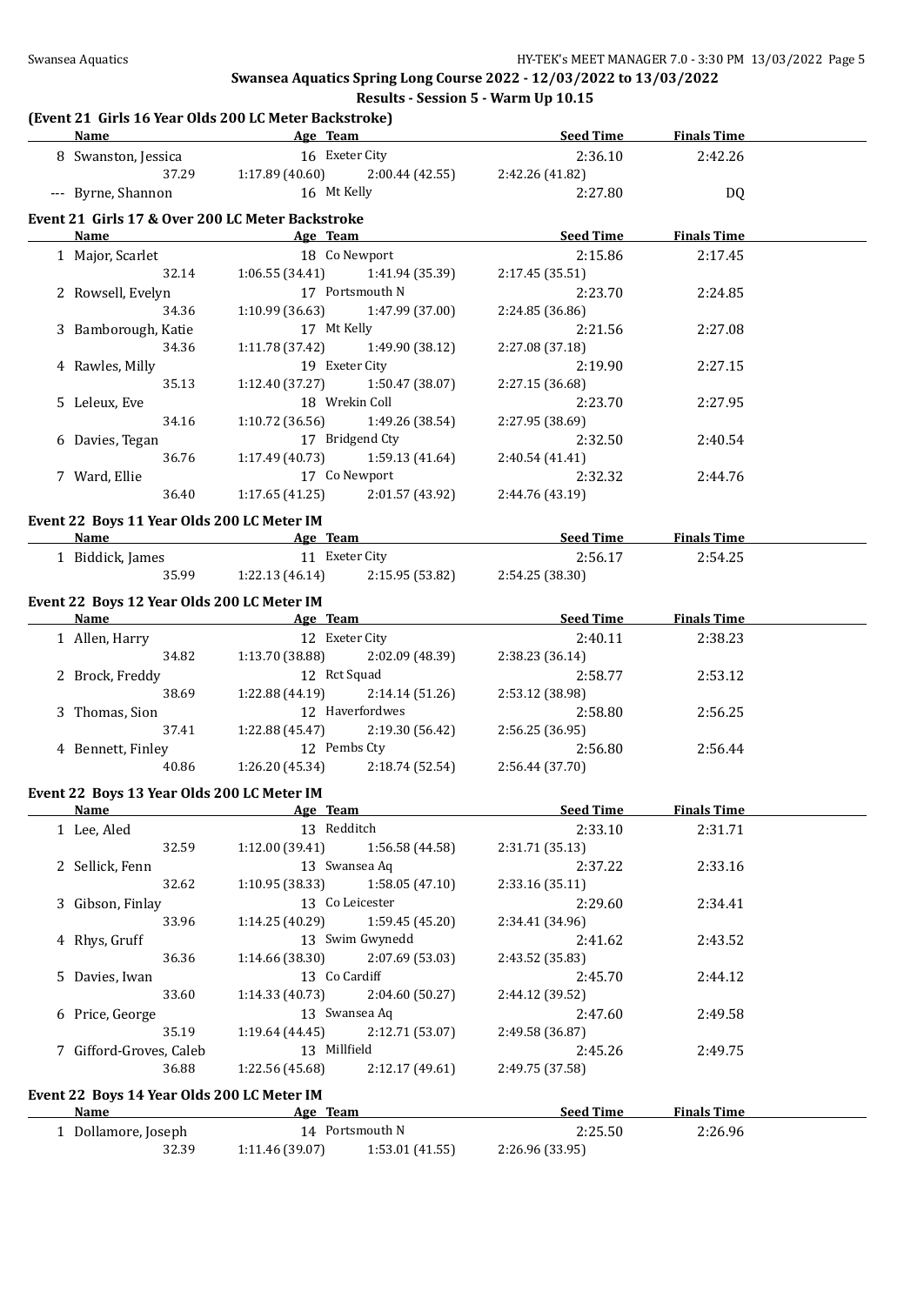$\overline{a}$ 

 $\overline{\phantom{a}}$ 

**Swansea Aquatics Spring Long Course 2022 - 12/03/2022 to 13/03/2022 Results - Session 5 - Warm Up 10.15**

### **(Event 22 Boys 14 Year Olds 200 LC Meter IM)**

| Name                    | Age Team                          |                                   | <b>Seed Time</b> | <b>Finals Time</b> |  |
|-------------------------|-----------------------------------|-----------------------------------|------------------|--------------------|--|
| 2 Gillett, Oliver       |                                   | 14 Swansea Aq                     | 2:33.52          | 2:27.68            |  |
| 31.20                   |                                   | $1:07.82(36.62)$ $1:54.72(46.90)$ | 2:27.68 (32.96)  |                    |  |
| 3 Angelakis, Panagiotis | 14 Mt Kelly                       |                                   | 2:24.02          | 2:29.05            |  |
| 31.64                   | $1:10.36(38.72)$ $1:54.47(44.11)$ |                                   | 2:29.05 (34.58)  |                    |  |
| 4 Perry, Riley          | 14 Redditch                       |                                   | 2:25.90          | 2:29.20            |  |
| 29.22                   | $1:08.48(39.26)$ $1:54.76(46.28)$ |                                   | 2:29.20 (34.44)  |                    |  |
| 5 Montague, Mason       | 14 Pembs Cty                      |                                   | 2:33.60          | 2:35.67            |  |
| 32.40                   | $1:13.48(41.08)$ $2:00.92(47.44)$ |                                   | 2:35.67(34.75)   |                    |  |
| 6 Fletcher, Owen        | 14 Pembs Cty                      |                                   | 2:34.40          | 2:36.89            |  |
| 32.64                   | $1:14.65(42.01)$ 2:01.99 (47.34)  |                                   | 2:36.89 (34.90)  |                    |  |
| 7 Clarke, Henry         | 14 Penyrheol                      |                                   | 2:43.00          | 2:41.25            |  |
| 35.70                   | $1:18.89(43.19)$ 2:04.99 (46.10)  |                                   | 2:41.25(36.26)   |                    |  |
| 8 Richardson, Osian     | 14 Swansea Aq                     |                                   | 2:41.60          | 2:42.77            |  |
| 34.57                   | 1:17.08 (42.51)                   | 2:06.18 (49.10)                   | 2:42.77 (36.59)  |                    |  |

#### **Event 22 Boys 15 Year Olds 200 LC Meter IM**

| <b>Name</b> |                     | Age Team        |                                   | <b>Seed Time</b> | <b>Finals Time</b> |  |
|-------------|---------------------|-----------------|-----------------------------------|------------------|--------------------|--|
|             | 1 Thomson, Fergus   | 15 Mt Kelly     |                                   | 2:19.71          | 2:15.95            |  |
|             | 29.54               |                 | $1:03.60(34.06)$ $1:44.13(40.53)$ | 2:15.95 (31.82)  |                    |  |
|             | 2 Oxley, Oliver     |                 | 15 Co Leicester                   | 2:19.90          | 2:23.07            |  |
|             | 30.68               |                 | $1:08.17(37.49)$ $1:49.97(41.80)$ | 2:23.07(33.10)   |                    |  |
|             | 3 Page, Paul        |                 | 15 Co Leicester                   | 2:23.40          | 2:27.86            |  |
|             | 30.87               |                 | $1:09.07(38.20)$ $1:53.87(44.80)$ | 2:27.86 (33.99)  |                    |  |
|             | 4 Johnstone, Daniel | 15 Nofio S Gar  |                                   | 2:30.10          | 2:29.40            |  |
|             | 30.64               |                 | $1:08.32(37.68)$ $1:56.22(47.90)$ | 2:29.40 (33.18)  |                    |  |
|             | 5 Sparks, Harry     | 15 Nofio S Gar  |                                   | 2:32.70          | 2:29.50            |  |
|             | 32.18               |                 | $1:11.67(39.49)$ $1:55.53(43.86)$ | 2:29.50 (33.97)  |                    |  |
|             | 6 Agoston, Michael  | 15 Redditch     |                                   | 2:34.80          | 2:30.03            |  |
|             | 33.19               |                 | $1:13.04(39.85)$ $1:54.58(41.54)$ | 2:30.03(35.45)   |                    |  |
|             | 7 Dizon, Matthew    |                 | 15 Co Leicester                   | 2:27.10          | 2:30.30            |  |
|             | 32.70               |                 | $1:10.36(37.66)$ $1:54.93(44.57)$ | 2:30.30(35.37)   |                    |  |
|             | 8 Fleet, Harry      |                 | 15 Co Leicester                   | 2:34.40          | 2:32.38            |  |
|             | 31.60               |                 | $1:12.04(40.44)$ $1:57.19(45.15)$ | 2:32.38(35.19)   |                    |  |
|             | 9 Williams, Cai     |                 | 15 Bridgend Cty                   | 2:32.80          | 2:33.96            |  |
|             | 30.17               | 1:10.12 (39.95) | 1:56.95 (46.83)                   | 2:33.96 (37.01)  |                    |  |
|             |                     |                 |                                   |                  |                    |  |

# **Event 22 Boys 16 Year Olds 200 LC Meter IM**

| Name  |                                                                                                                                                                                        |                 | <b>Seed Time</b><br><b>Finals Time</b>                                                                                                                                                                                                                                                                                                                                                                                                                              |         |  |
|-------|----------------------------------------------------------------------------------------------------------------------------------------------------------------------------------------|-----------------|---------------------------------------------------------------------------------------------------------------------------------------------------------------------------------------------------------------------------------------------------------------------------------------------------------------------------------------------------------------------------------------------------------------------------------------------------------------------|---------|--|
|       |                                                                                                                                                                                        |                 | 2:11.37                                                                                                                                                                                                                                                                                                                                                                                                                                                             | 2:12.70 |  |
| 28.03 |                                                                                                                                                                                        |                 | 2:12.70(31.20)                                                                                                                                                                                                                                                                                                                                                                                                                                                      |         |  |
|       |                                                                                                                                                                                        |                 | 2:14.88                                                                                                                                                                                                                                                                                                                                                                                                                                                             | 2:15.42 |  |
| 27.97 |                                                                                                                                                                                        |                 | 2:15.42 (31.88)                                                                                                                                                                                                                                                                                                                                                                                                                                                     |         |  |
|       |                                                                                                                                                                                        |                 | 2:25.60                                                                                                                                                                                                                                                                                                                                                                                                                                                             | 2:19.40 |  |
| 28.38 |                                                                                                                                                                                        |                 | 2:19.40 (31.68)                                                                                                                                                                                                                                                                                                                                                                                                                                                     |         |  |
|       |                                                                                                                                                                                        |                 | 2:20.95                                                                                                                                                                                                                                                                                                                                                                                                                                                             | 2:20.66 |  |
| 28.23 |                                                                                                                                                                                        |                 | 2:20.66(33.17)                                                                                                                                                                                                                                                                                                                                                                                                                                                      |         |  |
|       |                                                                                                                                                                                        |                 | 2:19.88                                                                                                                                                                                                                                                                                                                                                                                                                                                             | 2:21.66 |  |
| 29.92 |                                                                                                                                                                                        |                 | 2:21.66 (31.95)                                                                                                                                                                                                                                                                                                                                                                                                                                                     |         |  |
|       |                                                                                                                                                                                        |                 | 2:26.00                                                                                                                                                                                                                                                                                                                                                                                                                                                             | 2:28.25 |  |
| 30.42 |                                                                                                                                                                                        |                 | 2:28.25(36.96)                                                                                                                                                                                                                                                                                                                                                                                                                                                      |         |  |
|       |                                                                                                                                                                                        |                 | 2:30.90                                                                                                                                                                                                                                                                                                                                                                                                                                                             | 2:29.47 |  |
| 30.45 |                                                                                                                                                                                        |                 | 2:29.47(35.15)                                                                                                                                                                                                                                                                                                                                                                                                                                                      |         |  |
|       |                                                                                                                                                                                        |                 | 2:30.20                                                                                                                                                                                                                                                                                                                                                                                                                                                             | 2:30.55 |  |
| 29.66 |                                                                                                                                                                                        |                 | 2:30.55(34.83)                                                                                                                                                                                                                                                                                                                                                                                                                                                      |         |  |
|       |                                                                                                                                                                                        |                 | 2:30.81                                                                                                                                                                                                                                                                                                                                                                                                                                                             | 2:32.04 |  |
| 31.14 | 1:10.15(39.01)                                                                                                                                                                         | 1:58.03 (47.88) | 2:32.04(34.01)                                                                                                                                                                                                                                                                                                                                                                                                                                                      |         |  |
|       | 1 Fox-Wiltshire, Benjamin<br>2 Reeve, Dylan<br>3 Spencer, Thomas<br>4 Edwards, Owain<br>5 Kelly, Magnus<br>6 Burkett, Maximus<br>7 Poynter, Harry<br>8 Sullens, Zack<br>9 Gubb, Harvey |                 | Age Team<br>16 Co Newport<br>$1:02.13(34.10)$ $1:41.50(39.37)$<br>16 Mt Kelly<br>$1:02.61(34.64)$ $1:43.54(40.93)$<br>16 Portsmouth N<br>$1:03.31(34.93)$ $1:47.72(44.41)$<br>16 Mt Kelly<br>$1:03.50(35.27)$ $1:47.49(43.99)$<br>16 Mt Kelly<br>$1:08.17(38.25)$ $1:49.71(41.54)$<br>16 Swansea Aq<br>$1:07.22(36.80)$ $1:51.29(44.07)$<br>16 Portsmouth N<br>$1:10.06(39.61)$ $1:54.32(44.26)$<br>16 Exeter City<br>$1:10.01(40.35)$ $1:55.72(45.71)$<br>16 Neath |         |  |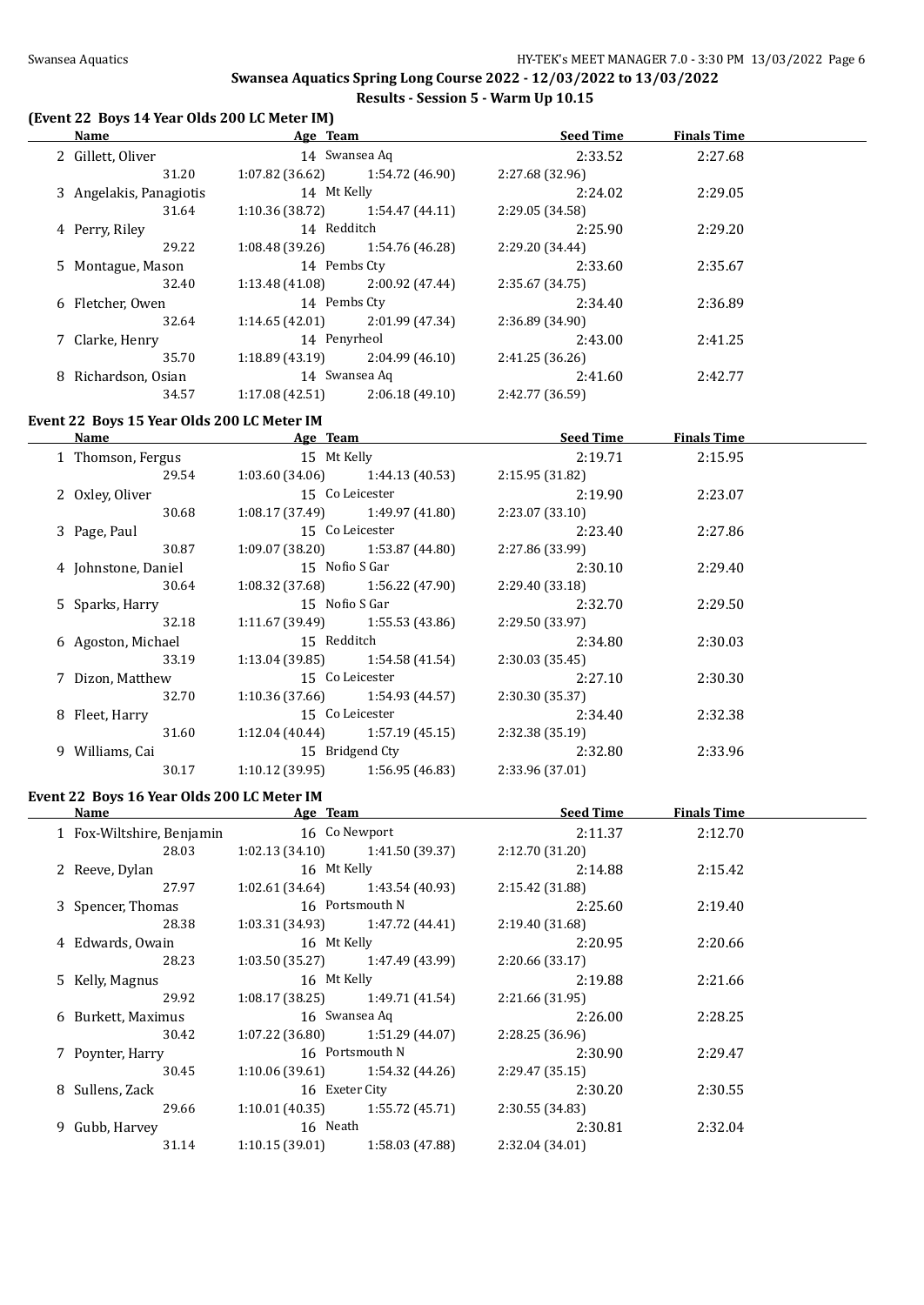#### **Event 22 Boys 17 & Over 200 LC Meter IM**

| <b>Name</b>        |                                       | Age Team and the contract of the contract of the contract of the contract of the contract of the contract of the contract of the contract of the contract of the contract of the contract of the contract of the contract of t | <b>Seed Time</b>                                        | <b>Finals Time</b> |  |
|--------------------|---------------------------------------|--------------------------------------------------------------------------------------------------------------------------------------------------------------------------------------------------------------------------------|---------------------------------------------------------|--------------------|--|
|                    |                                       |                                                                                                                                                                                                                                | 1 Casey, Alexander 18 Colleicester 19 Collecter 2:06.70 | 2:07.02            |  |
| 27.37              |                                       | $1:00.44(33.07)$ $1:36.57(36.13)$                                                                                                                                                                                              | 2:07.02 (30.45)                                         |                    |  |
| 2 Deffains, Thomas |                                       | 18 Mt Kelly                                                                                                                                                                                                                    | 2:14.49                                                 | 2:15.27            |  |
| 29.55              |                                       | $1:04.71(35.16)$ $1:43.22(38.51)$                                                                                                                                                                                              | 2:15.27 (32.05)                                         |                    |  |
| 3 McGregor, Drew   | 18 Mt Kelly                           |                                                                                                                                                                                                                                | 2:17.49                                                 | 2:16.47            |  |
| 28.89              |                                       | $1:04.45(35.56)$ $1:43.42(38.97)$                                                                                                                                                                                              | 2:16.47 (33.05)                                         |                    |  |
| 4 Robinson, Harry  | 17 Mt Kelly                           |                                                                                                                                                                                                                                | 2:14.90                                                 | 2:20.83            |  |
| 29.01              |                                       | $1:04.21(35.20)$ $1:45.61(41.40)$                                                                                                                                                                                              | 2:20.83 (35.22)                                         |                    |  |
| 5 Sin, Joseph      |                                       | 18 Mt Kelly                                                                                                                                                                                                                    | 2:17.80                                                 | 2:22.72            |  |
| 29.48              |                                       | $1:09.08(39.60)$ $1:48.87(39.79)$                                                                                                                                                                                              | 2:22.72 (33.85)                                         |                    |  |
| 6 Holmes, Daniel   |                                       | 18 Redditch                                                                                                                                                                                                                    | 2:26.00                                                 | 2:23.73            |  |
| 28.67              |                                       | $1:07.50(38.83)$ $1:49.59(42.09)$                                                                                                                                                                                              | 2:23.73 (34.14)                                         |                    |  |
| 7 Burns, Logan     |                                       | 18 Exeter City                                                                                                                                                                                                                 | 2:25.51                                                 | 2:24.33            |  |
|                    | 29.24 1:07.10 (37.86) 1:52.15 (45.05) |                                                                                                                                                                                                                                | 2:24.33 (32.18)                                         |                    |  |
| 8 Wu, Kevin        | 17 Mt Kelly                           |                                                                                                                                                                                                                                | 2:26.27                                                 | 2:29.01            |  |
| 29.77              |                                       | $1:07.61(37.84)$ $1:54.43(46.82)$                                                                                                                                                                                              | 2:29.01 (34.58)                                         |                    |  |
| 9 Andrews, Rory    |                                       | 17 Pembs Cty                                                                                                                                                                                                                   | 2:24.70                                                 | 2:34.45            |  |
| 31.34              |                                       | $1:11.96(40.62)$ $1:58.94(46.98)$                                                                                                                                                                                              | 2:34.45 (35.51)                                         |                    |  |
| 10 Jordan, Liam    |                                       | 17 Exeter City                                                                                                                                                                                                                 | 2:21.80                                                 | 2:35.16            |  |
| 30.00              |                                       | $1:12.56(42.56)$ $1:56.63(44.07)$ $2:35.16(38.53)$                                                                                                                                                                             |                                                         |                    |  |
|                    |                                       |                                                                                                                                                                                                                                |                                                         |                    |  |

#### **Event 22 Boys 200 LC Meter IM Multi-Class**

| Name                           | Age Team       |                   | <b>Seed Time</b> | <b>Finals Time</b> |  |
|--------------------------------|----------------|-------------------|------------------|--------------------|--|
| l    Navarro-Barber, Tomas SM9 |                | 17 Portsmouth N   | 2:56.90          | 3:00.12            |  |
| 33.48                          | 1:18.97(45.49) | 2:24.26 (1:05.29) | 3:00.12(35.86)   |                    |  |

## **Event 23 Girls 11 Year Olds 100 LC Meter Freestyle**

| Name             |                         | Age Team        | <b>Seed Time</b> | <b>Finals Time</b> |  |
|------------------|-------------------------|-----------------|------------------|--------------------|--|
|                  | 1 Nichols, Grace        | 11 Pembs Cty    | 1:09.00          | 1:08.65            |  |
|                  | 32.42                   | 1:08.65(36.23)  |                  |                    |  |
|                  | 2 Davidson, Abigail     | 11 Redditch     | 1:12.40          | 1:11.17            |  |
|                  | 33.96                   | 1:11.17(37.21)  |                  |                    |  |
|                  | 3 Marshall, Ffion       | 11 Co Cardiff   | 1:13.65          | 1:11.81            |  |
|                  | 34.04                   | 1:11.81(37.77)  |                  |                    |  |
|                  | 4 Hurley, Sienna-Grace  | 11 Neath        | 1:18.40          | 1:12.73            |  |
|                  | 34.33                   | 1:12.73(38.40)  |                  |                    |  |
| 5 James, Josie   |                         | 11 Redditch     | 1:15.60          | 1:13.98            |  |
|                  | 34.91                   | 1:13.98(39.07)  |                  |                    |  |
|                  | 6 Galdes-Cutting, Daisy | 11 Pembs Cty    | 1:18.70          | 1:14.39            |  |
|                  | 35.60                   | 1:14.39(38.79)  |                  |                    |  |
| 7 David, Ava     |                         | 11 Swansea Aq   | 1:16.10          | 1:14.60            |  |
|                  | 34.71                   | 1:14.60(39.89)  |                  |                    |  |
|                  | 8 Evans, Gwennan        | 11 Co Newport   | 1:20.13          | 1:14.66            |  |
|                  | 35.32                   | 1:14.66 (39.34) |                  |                    |  |
|                  | 9 Griffiths, Cerys      | 11 Pembs Cty    | 1:18.00          | 1:14.70            |  |
|                  | 35.82                   | 1:14.70(38.88)  |                  |                    |  |
| 10 Sellick, Tiah |                         | 11 Swansea Aq   | 1:19.70          | 1:16.93            |  |
|                  | 36.55                   | 1:16.93 (40.38) |                  |                    |  |

# **Event 23 Girls 12 Year Olds 100 LC Meter Freestyle**

| <b>Name</b>     | Age Team        | <b>Seed Time</b> | <b>Finals Time</b> |  |
|-----------------|-----------------|------------------|--------------------|--|
| Geach, Libbie   | 12 Swansea Aq   | 1:04.16          | 1:03.42            |  |
| 30.21           | 1:03.42(33.21)  |                  |                    |  |
| 2 Smith, Darcey | 12 Portsmouth N | 1:05.70          | 1:05.34            |  |
| 31.83           | 1:05.34(33.51)  |                  |                    |  |
| Davies, Brianna | 12 Mt Kelly     | 1:07.36          | 1:07.00            |  |
| 32.45           | 1:07.00(34.55)  |                  |                    |  |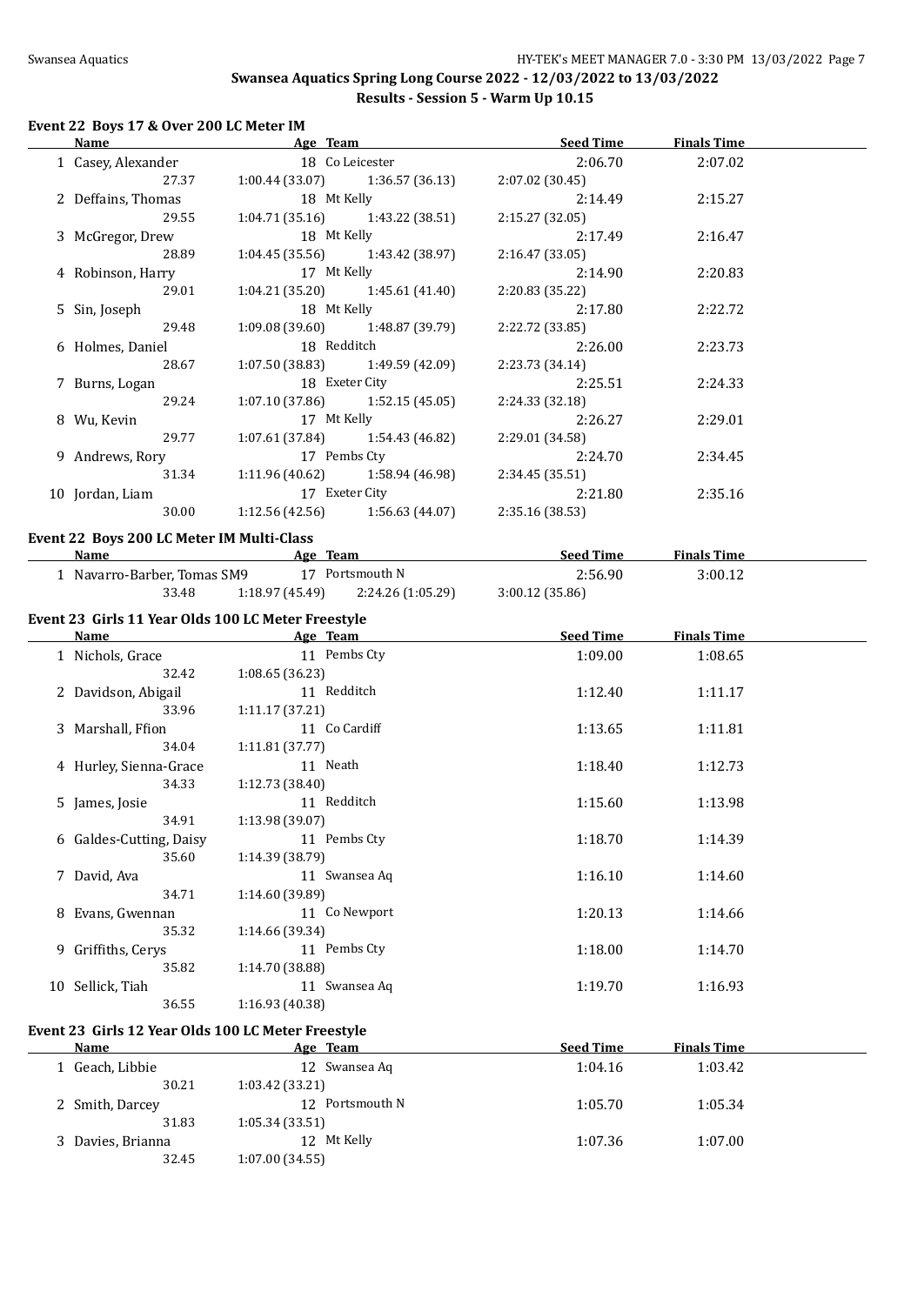# **(Event 23 Girls 12 Year Olds 100 LC Meter Freestyle)**

| Name                  | Age Team        | <b>Seed Time</b> | <b>Finals Time</b> |  |
|-----------------------|-----------------|------------------|--------------------|--|
| 4 Handley, Evie       | 12 Exeter City  | 1:08.78          | 1:08.10            |  |
| 32.74                 | 1:08.10(35.36)  |                  |                    |  |
| 5 Dwyfor-Clark, Efa   | 12 Swim Gwynedd | 1:09.46          | 1:08.72            |  |
| 32.71                 | 1:08.72(36.01)  |                  |                    |  |
| 6 Williams, Marys     | 12 Swansea Aq   | 1:11.30          | 1:08.77            |  |
| 32.81                 | 1:08.77(35.96)  |                  |                    |  |
| 7 James, Grace        | 12 Bridgend Cty | 1:13.60          | 1:09.45            |  |
| 34.56                 | 1:09.45(34.89)  |                  |                    |  |
| 8 Hill, Jessica       | 12 Exeter City  | 1:10.72          | 1:11.29            |  |
| 34.00                 | 1:11.29 (37.29) |                  |                    |  |
| 9 Smith, Summer       | 12 Rct Squad    | 1:15.85          | 1:12.80            |  |
| 34.55                 | 1:12.80(38.25)  |                  |                    |  |
| 10 Coffey, Cora-leigh | 12 Swansea Aq   | 1:14.70          | 1:12.84            |  |
| 34.03                 | 1:12.84(38.81)  |                  |                    |  |
| 11 Davies, Sian       | 12 Mt Kelly     | 1:15.88          | 1:13.84            |  |
| 35.44                 | 1:13.84(38.40)  |                  |                    |  |
| 12 Ballard, Grace     | 12 Redditch     | 1:14.30          | 1:14.33            |  |
| 35.25                 | 1:14.33 (39.08) |                  |                    |  |

# **Event 23 Girls 13 Year Olds 100 LC Meter Freestyle**

| Name                  | Age Team        | <b>Seed Time</b> | <b>Finals Time</b> |  |
|-----------------------|-----------------|------------------|--------------------|--|
| 1 Lo, Alyssa          | 13 Co Leicester | 1:03.90          | 1:02.30            |  |
| 30.33                 | 1:02.30 (31.97) |                  |                    |  |
| 2 Collyer, Mabli      | 13 Swansea Aq   | 1:03.50          | 1:03.06            |  |
| 30.22                 | 1:03.06 (32.84) |                  |                    |  |
| 3 King, Marley        | 13 Penyrheol    | 1:07.90          | 1:04.56            |  |
| 30.75                 | 1:04.56 (33.81) |                  |                    |  |
| 4 Tucker, Holly       | 13 Swansea Aq   | 1:06.65          | 1:04.60            |  |
| 30.96                 | 1:04.60 (33.64) |                  |                    |  |
| 5 Ingram, Olivia      | 13 Co Cardiff   | 1:11.12          | 1:05.49            |  |
| 31.78                 | 1:05.49 (33.71) |                  |                    |  |
| 6 Sawle, Jemima       | 13 Portsmouth N | 1:05.30          | 1:06.23            |  |
| 31.99                 | 1:06.23(34.24)  |                  |                    |  |
| 7 Aris, Charlotte     | 13 Portsmouth N | 1:04.60          | 1:06.29            |  |
| 31.41                 | 1:06.29 (34.88) |                  |                    |  |
| 8 Gibson, Mari        | 13 Co Cardiff   | 1:11.60          | 1:07.00            |  |
| 32.59                 | 1:07.00 (34.41) |                  |                    |  |
| 9 Powell, Ava         | 13 Co Newport   | 1:07.27          | 1:07.44            |  |
| 31.80                 | 1:07.44(35.64)  |                  |                    |  |
| 10 Kay, Isabelle      | 13 Rct Squad    | 1:12.00          | 1:07.55            |  |
| 32.65                 | 1:07.55 (34.90) |                  |                    |  |
| 11 Woodward, Angharad | 13 Neath        | 1:10.11          | 1:07.59            |  |
| 32.59                 | 1:07.59(35.00)  |                  |                    |  |
| 12 Dunbar, Niamh      | 13 Co Leicester | 1:07.60          | 1:07.99            |  |
| 32.31                 | 1:07.99 (35.68) |                  |                    |  |
| 13 Gilderdale, Celyn  | 13 Pembs Cty    | 1:09.20          | 1:08.21            |  |
| 31.75                 | 1:08.21 (36.46) |                  |                    |  |
| 14 Ley, Lucy          | 13 Swansea Aq   | 1:10.42          | 1:08.34            |  |
| 32.73                 | 1:08.34(35.61)  |                  |                    |  |
| 15 Gelev, Sofija      | 13 Exeter City  | 1:08.30          | 1:08.37            |  |
| 32.69                 | 1:08.37 (35.68) |                  |                    |  |
| 16 Knight, Cari       | 13 Swansea Aq   | 1:08.50          | 1:08.51            |  |
| 33.03                 | 1:08.51 (35.48) |                  |                    |  |
| 17 Middleton, Flora   | 13 Redditch     | 1:07.60          | 1:08.58            |  |
| 32.37                 | 1:08.58 (36.21) |                  |                    |  |
| 18 Jones, Evie        | 13 Merthyr Tydf | 1:09.98          | 1:08.85            |  |
| 32.86                 | 1:08.85 (35.99) |                  |                    |  |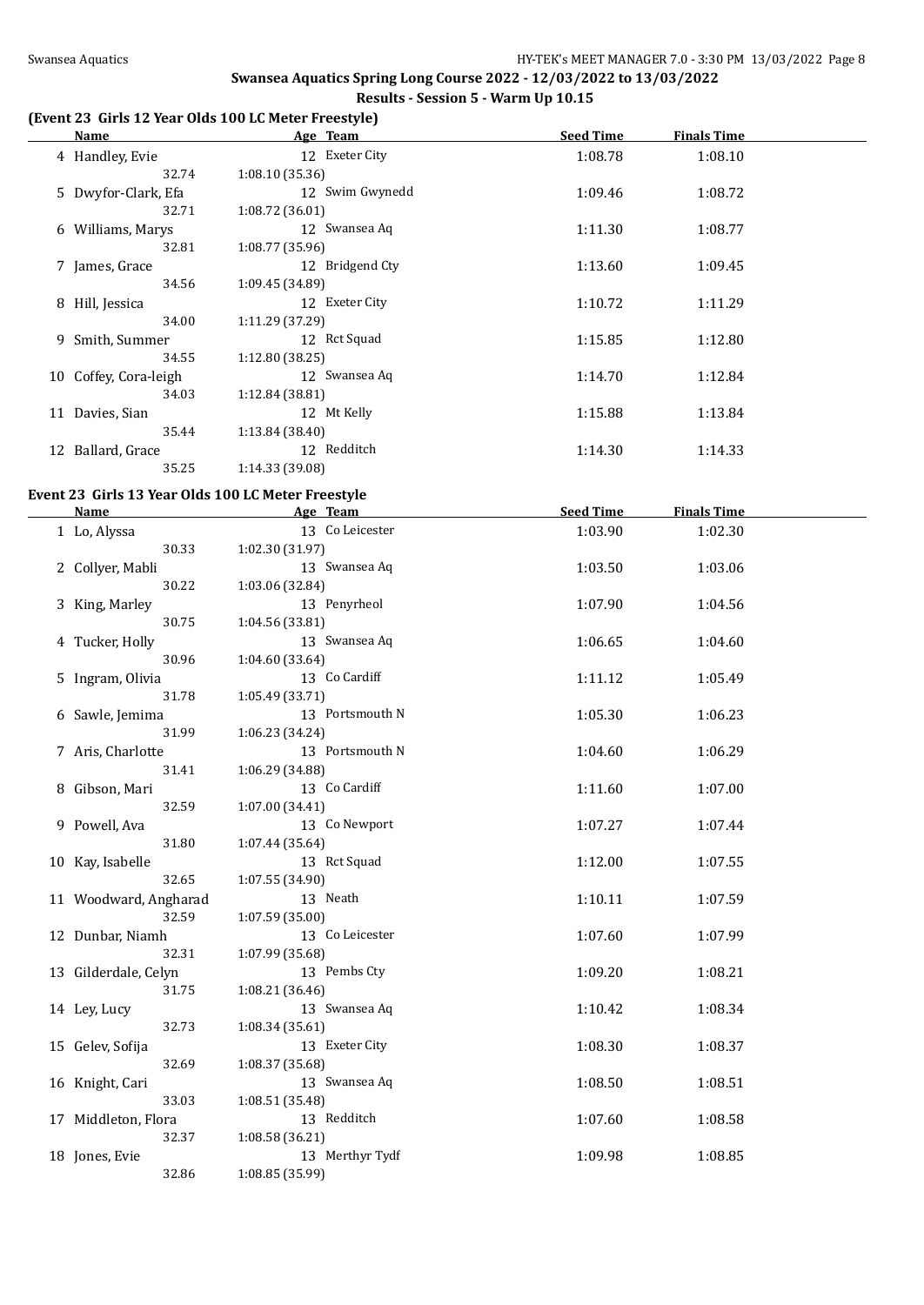# **(Event 23 Girls 13 Year Olds 100 LC Meter Freestyle)**

| <b>Name</b>                                        | Age Team        | <b>Seed Time</b> | <b>Finals Time</b> |  |
|----------------------------------------------------|-----------------|------------------|--------------------|--|
| 19 Statham-Gill, Sophie                            | 13 Co Leicester | 1:07.70          | 1:08.91            |  |
| 33.12                                              | 1:08.91 (35.79) |                  |                    |  |
| 20 Jones, Eryn                                     | 13 C Dolphins   | 1:11.07          | 1:08.95            |  |
| 33.60                                              | 1:08.95(35.35)  |                  |                    |  |
| 21 Carter, Ava                                     | 13 C Dolphins   | 1:09.49          | 1:08.99            |  |
| 33.27                                              | 1:08.99 (35.72) |                  |                    |  |
| 22 Thomas, Caitlin                                 | 13 Swansea Aq   | 1:11.70          | 1:09.42            |  |
| 33.25                                              | 1:09.42 (36.17) |                  |                    |  |
| 23 Martin, Lara                                    | 13 Bridgend Cty | 1:10.15          | 1:09.47            |  |
| 33.27                                              | 1:09.47 (36.20) |                  |                    |  |
| 24 Humphreys, Holly                                | 13 Swansea Aq   | 1:13.20          | 1:09.48            |  |
| 33.54                                              | 1:09.48 (35.94) |                  |                    |  |
| 25 Smith, Amelia                                   | 13 Co Cardiff   | 1:11.50          | 1:09.65            |  |
| 32.61                                              | 1:09.65 (37.04) |                  |                    |  |
| 26 Evans, Ella                                     | 13 Co Cardiff   | 1:10.28          | 1:09.78            |  |
| 33.53                                              | 1:09.78 (36.25) |                  |                    |  |
| 27 Pickersgill, Aoife                              | 13 Carmarthen   | 1:11.70          | 1:10.51            |  |
| 33.58                                              | 1:10.51 (36.93) |                  |                    |  |
| 28 Thomas, Rhian                                   | 13 Pembs Cty    | 1:09.34          | 1:12.79            |  |
| 34.29                                              | 1:12.79 (38.50) |                  |                    |  |
| 29 Banner, Aimee                                   | 13 Penyrheol    | 1:14.40          | 1:13.76            |  |
| 34.55                                              | 1:13.76 (39.21) |                  |                    |  |
| 30 Baker, Seren                                    | 13 Swansea Aq   | 1:13.16          | 1:13.96            |  |
| 35.20                                              | 1:13.96 (38.76) |                  |                    |  |
| Event 23 Girls 14 Year Olds 100 LC Meter Freestyle |                 |                  |                    |  |
| Name                                               | Age Team        | <b>Seed Time</b> | <b>Finals Time</b> |  |
| 1 Gwynne-Jones, Kaitlyn                            | 14 Nofio S Gar  | 1:00.92          | 1:01.52            |  |
| 29.60                                              | 1:01.52 (31.92) |                  |                    |  |
| 2 Evans, Lili                                      | 14 Co Newport   | 1:03.55          | 1:01.97            |  |
| 30.11                                              | 1:01.97 (31.86) |                  |                    |  |
| 3 Stockley, Esmee                                  | 14 Mt Kelly     | 1:02.50          | 1:02.30            |  |

| 3 Stockley, Esmee    |                 | 14 Mt Kelly     | 1:02.50 | 1:02.30 |
|----------------------|-----------------|-----------------|---------|---------|
| 30.52                | 1:02.30 (31.78) |                 |         |         |
| 4 Day, Hannah        |                 | 14 Portsmouth N | 1:02.90 | 1:02.93 |
| 30.41                | 1:02.93 (32.52) |                 |         |         |
| 5 Hoare, Isabella    |                 | 14 Wyre Forest  | 1:04.20 | 1:03.16 |
| 30.48                | 1:03.16(32.68)  |                 |         |         |
| 6 Grant, Lucy        |                 | 14 Co Newport   | 1:04.76 | 1:03.70 |
| 30.30                | 1:03.70 (33.40) |                 |         |         |
| 7 Evans, Mali        |                 | 14 Swansea Aq   | 1:06.60 | 1:04.21 |
| 31.44                | 1:04.21(32.77)  |                 |         |         |
| 8 Smart, Charlotte   |                 | 14 Swansea Aq   | 1:05.54 | 1:05.32 |
| 31.20                | 1:05.32 (34.12) |                 |         |         |
| 9 Humphreys, Ffion   |                 | 14 Swim Gwynedd | 1:05.02 | 1:05.53 |
| 31.52                | 1:05.53(34.01)  |                 |         |         |
| 10 Sivak, Maddy      |                 | 14 Swansea Aq   | 1:06.14 | 1:05.57 |
| 31.43                | 1:05.57(34.14)  |                 |         |         |
| 11 Knobel, Lily-Anne |                 | 14 Portsmouth N | 1:09.40 | 1:07.18 |
| 32.30                | 1:07.18 (34.88) |                 |         |         |
| 12 Trahearn, Leah    |                 | 14 Co Leicester | 1:08.00 | 1:07.40 |
| 32.53                | 1:07.40 (34.87) |                 |         |         |
| 13 Phillips, Ruby    |                 | 14 Co Cardiff   | 1:08.92 | 1:07.53 |
| 32.46                | 1:07.53(35.07)  |                 |         |         |
| 14 Brown, Caitlin    |                 | 14 Nofio S Gar  | 1:08.50 | 1:08.31 |
| 32.77                | 1:08.31 (35.54) |                 |         |         |
| 15 Sullivan, Katie   |                 | 14 Swansea Aq   | 1:10.88 | 1:08.49 |
| 33.05                | 1:08.49 (35.44) |                 |         |         |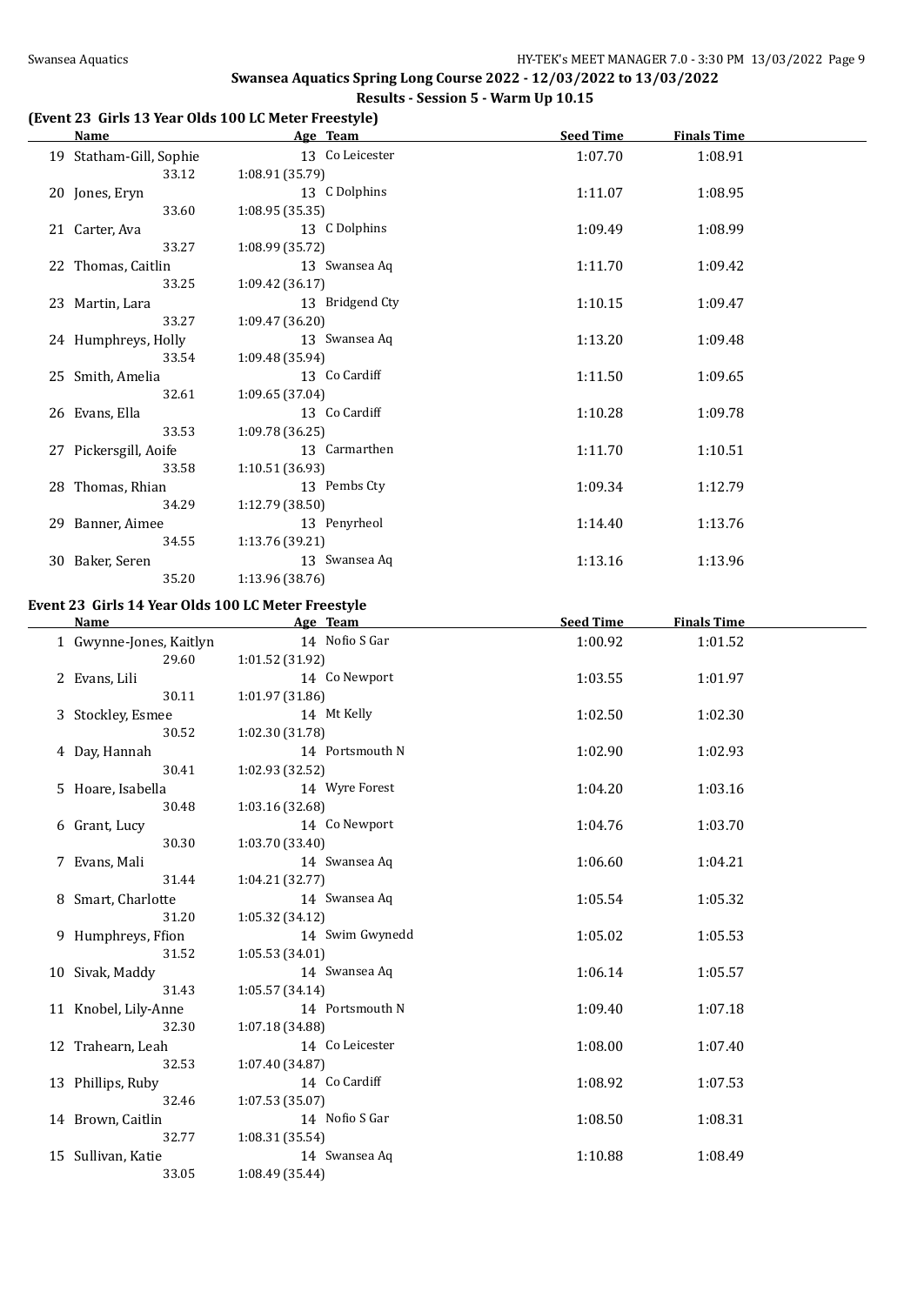# **(Event 23 Girls 14 Year Olds 100 LC Meter Freestyle)**

| Name                 | Age Team        | <b>Seed Time</b> | <b>Finals Time</b> |  |
|----------------------|-----------------|------------------|--------------------|--|
| 16 McDonagh, Emily   | 14 Bridgend Cty | 1:07.30          | 1:08.70            |  |
| 32.44                | 1:08.70(36.26)  |                  |                    |  |
| 17 Williams, Hollie  | 14 Nofio S Gar  | 1:07.90          | 1:08.94            |  |
| 33.15                | 1:08.94 (35.79) |                  |                    |  |
| 18 Brassington, Lucy | 14 Co Cardiff   | 1:12.32          | 1:09.01            |  |
| 33.33                | 1:09.01 (35.68) |                  |                    |  |
| 19 Bissicks, Ella    | 14 Swansea Aq   | 1:06.80          | 1:09.02            |  |
| 33.00                | 1:09.02 (36.02) |                  |                    |  |
| 20 Crawley, Jessica  | 14 Bridgend Cty | 1:11.01          | 1:09.35            |  |
| 32.82                | 1:09.35(36.53)  |                  |                    |  |
| 21 Mavrikakis, Abby  | 14 Portsmouth N | 1:07.80          | 1:09.66            |  |
| 32.88                | 1:09.66(36.78)  |                  |                    |  |
| 22 Cull, Millie      | 14 Bridgend Cty | 1:08.80          | 1:09.81            |  |
| 33.72                | 1:09.81 (36.09) |                  |                    |  |
| 23 Thomas, Grace     | 14 Pembs Cty    | 1:06.00          | 1:10.07            |  |
| 32.76                | 1:10.07 (37.31) |                  |                    |  |
| 24 Worthington, Emma | 14 Chirk        | 1:09.50          | 1:10.21            |  |
| 32.71                | 1:10.21(37.50)  |                  |                    |  |
| 25 Arnold, Lily      | 14 Pembs Cty    | 1:09.10          | 1:10.90            |  |
| 33.36                | 1:10.90 (37.54) |                  |                    |  |
| 26 Holmes, Emily     | 14 Redditch     | 1:09.40          | 1:10.95            |  |
| 33.77                | 1:10.95(37.18)  |                  |                    |  |
| 27 Cosby, Nia        | 14 Bridgend Cty | 1:10.73          | 1:11.17            |  |
| 34.64                | 1:11.17 (36.53) |                  |                    |  |

#### **Event 23 Girls 15 Year Olds 100 LC Meter Freestyle**

| <b>Name</b>              | Age Team        | <b>Seed Time</b> | <b>Finals Time</b> |  |
|--------------------------|-----------------|------------------|--------------------|--|
| 1 Patterson, Millie      | 15 Swansea Aq   | 1:01.86          | 1:00.81            |  |
| 29.59                    | 1:00.81(31.22)  |                  |                    |  |
| 2 Jones, Bea             | 15 Co Newport   | 1:01.58          | 1:01.12            |  |
| 29.73                    | 1:01.12 (31.39) |                  |                    |  |
| 3 Boyle, Felicity        | 15 Mt Kelly     | 1:00.84          | 1:01.54            |  |
| 29.51                    | 1:01.54 (32.03) |                  |                    |  |
| 4 Ward, Arabella         | 15 Mt Kelly     | 1:01.92          | 1:02.19            |  |
| 30.25                    | 1:02.19 (31.94) |                  |                    |  |
| 5 Dudley-Pun, Giada      | 15 Mt Kelly     | 1:01.58          | 1:02.67            |  |
| 30.38                    | 1:02.67(32.29)  |                  |                    |  |
| 6 Lewis, Lowri           | 15 Neath        | 1:03.19          | 1:02.86            |  |
| 30.36                    | 1:02.86 (32.50) |                  |                    |  |
| 7 Dixon, Millie          | 15 Mt Kelly     | 1:02.54          | 1:02.98            |  |
| 30.35                    | 1:02.98 (32.63) |                  |                    |  |
| 8 Keepings, Charlotte    | 15 Co Newport   | 1:04.24          | 1:03.33            |  |
| 30.39                    | 1:03.33 (32.94) |                  |                    |  |
| 9 Willis, Hannah         | 15 Redditch     | 1:03.50          | 1:03.44            |  |
| 29.55                    | 1:03.44 (33.89) |                  |                    |  |
| 10 Travers-Griffin, Clia | 15 Exeter City  | 1:03.40          | 1:03.64            |  |
| 31.09                    | 1:03.64(32.55)  |                  |                    |  |
| 11 Ball, Alicia          | 15 Co Leicester | 1:05.40          | 1:03.75            |  |
| 30.92                    | 1:03.75 (32.83) |                  |                    |  |
| 12 Huthwaite, Macy       | 15 Mt Kelly     | 1:04.14          | 1:04.45            |  |
| 30.95                    | 1:04.45(33.50)  |                  |                    |  |
| 13 Sari, Sara            | 15 Exeter City  | 1:03.96          | 1:04.47            |  |
| 30.40                    | 1:04.47 (34.07) |                  |                    |  |
| 14 Adama, Iman           | 15 Mt Kelly     | 1:03.71          | 1:04.79            |  |
| 30.84                    | 1:04.79 (33.95) |                  |                    |  |
| 15 Robinson, Naomi       | 15 Portsmouth N | 1:07.40          | 1:05.88            |  |
| 31.15                    | 1:05.88 (34.73) |                  |                    |  |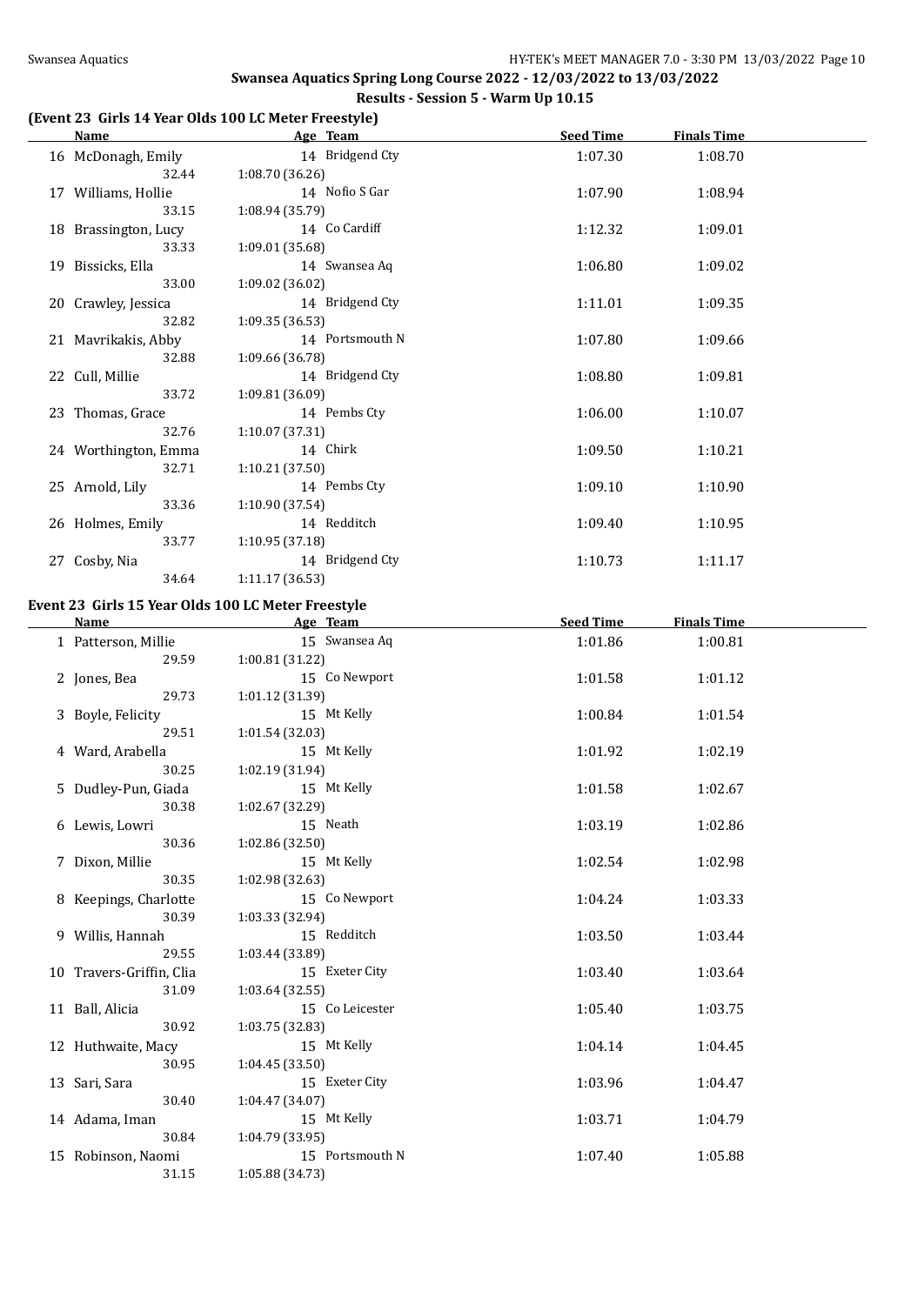# **(Event 23 Girls 15 Year Olds 100 LC Meter Freestyle)**

| Name                  | Age Team        | <b>Seed Time</b> | <b>Finals Time</b> |  |
|-----------------------|-----------------|------------------|--------------------|--|
| 16 Pengelly, Leia     | 15 Rct Squad    | 1:09.98          | 1:06.08            |  |
| 32.00                 | 1:06.08(34.08)  |                  |                    |  |
| 17 Willmore, Isabella | 15 Co Newport   | 1:07.90          | 1:06.31            |  |
| 30.76                 | 1:06.31(35.55)  |                  |                    |  |
| 18 Sanghera, Amreen   | 15 Co Leicester | 1:05.65          | 1:06.44            |  |
| 31.46                 | 1:06.44 (34.98) |                  |                    |  |
| 19 Sherriff, Esme     | 15 Mt Kelly     | 1:04.64          | 1:06.45            |  |
| 31.59                 | 1:06.45(34.86)  |                  |                    |  |
| 20 Davies, Helena     | 15 Neath        | 1:09.45          | 1:07.08            |  |
| 32.14                 | 1:07.08(34.94)  |                  |                    |  |
| 21 Simmonds, Macy     | 15 Co Leicester | 1:08.40          | 1:07.48            |  |
| 32.27                 | 1:07.48(35.21)  |                  |                    |  |
| 22 Birkett, Amelie    | 15 Co Leicester | 1:06.90          | 1:07.93            |  |
| 33.06                 | 1:07.93(34.87)  |                  |                    |  |
| 23 Roberts, Alysia    | 15 Co Cardiff   | 1:07.87          | 1:07.95            |  |
| 32.71                 | 1:07.95(35.24)  |                  |                    |  |
| 24 Phillips, Erin     | 15 Swansea Aq   | 1:07.92          | 1:07.97            |  |
| 32.79                 | 1:07.97 (35.18) |                  |                    |  |
| 25 Daly, Kirsten      | 15 Bridgend Cty | 1:08.60          | 1:08.13            |  |
| 32.54                 | 1:08.13(35.59)  |                  |                    |  |
| 26 Thomas, Ffion      | 15 Neath        | 1:08.30          | 1:09.02            |  |
| 32.93                 | 1:09.02(36.09)  |                  |                    |  |
| 27 Goddard, Evie      | 15 Pembs Cty    | 1:08.00          | 1:09.48            |  |
| 32.58                 | 1:09.48(36.90)  |                  |                    |  |
| 28 Knowles, Amy       | 15 Pembs Cty    | 1:05.50          | 1:09.65            |  |
| 32.93                 | 1:09.65(36.72)  |                  |                    |  |
| 29 Peter, Sophie      | 15 Swansea Aq   | 1:09.81          | 1:09.66            |  |
| 32.96                 | 1:09.66 (36.70) |                  |                    |  |

# **Event 23 Girls 16 Year Olds 100 LC Meter Freestyle**

| Name                    | Age Team        | <b>Seed Time</b> | <b>Finals Time</b> |  |
|-------------------------|-----------------|------------------|--------------------|--|
| 1 Bowen, Leah           | 16 Mt Kelly     | 59.90            | 1:00.24            |  |
| 29.19                   | 1:00.24(31.05)  |                  |                    |  |
| 2 Ainsworth, Erlina     | 16 Mt Kelly     | 1:00.12          | 1:00.41            |  |
| 28.85                   | 1:00.41(31.56)  |                  |                    |  |
| 3 Rogers, Nemone        | 16 Mt Kelly     | 1:00.50          | 1:01.38            |  |
| 29.31                   | 1:01.38 (32.07) |                  |                    |  |
| 4 Nash, Gabriella       | 16 Portsmouth N | 1:02.40          | 1:02.25            |  |
| 29.84                   | 1:02.25(32.41)  |                  |                    |  |
| 5 Byrne, Shannon        | 16 Mt Kelly     | 1:02.00          | 1:02.52            |  |
| 29.94                   | 1:02.52(32.58)  |                  |                    |  |
| 6 Roe, Hermione         | 16 Mt Kelly     | 1:00.84          | 1:02.71            |  |
| 29.50                   | 1:02.71(33.21)  |                  |                    |  |
| 7 Marshall, Polly       | 16 Co Newport   | 1:04.96          | 1:03.92            |  |
| 30.92                   | 1:03.92 (33.00) |                  |                    |  |
| 8 Hayes, Alexandra      | 16 Wyre Forest  | 1:04.40          | 1:03.95            |  |
| 30.62                   | 1:03.95(33.33)  |                  |                    |  |
| 9 Marsh-Smith, Isabella | 16 Swim Gwynedd | 1:05.18          | 1:04.11            |  |
| 30.66                   | 1:04.11(33.45)  |                  |                    |  |
| 10 Boyes, Amelia        | 16 Portsmouth N | 1:01.93          | 1:04.66            |  |
| 30.50                   | 1:04.66(34.16)  |                  |                    |  |
| 11 Adams, Jaimee        | 16 Co Cardiff   | 1:05.93          | 1:05.14            |  |
| 31.81                   | 1:05.14(33.33)  |                  |                    |  |
| 12 Lewis, Caera         | 16 Pembs Cty    | 1:03.30          | 1:05.32            |  |
| 30.66                   | 1:05.32(34.66)  |                  |                    |  |
| 13 James, Ffion         | 16 Bridgend Cty | 1:06.41          | 1:05.39            |  |
| 31.03                   | 1:05.39(34.36)  |                  |                    |  |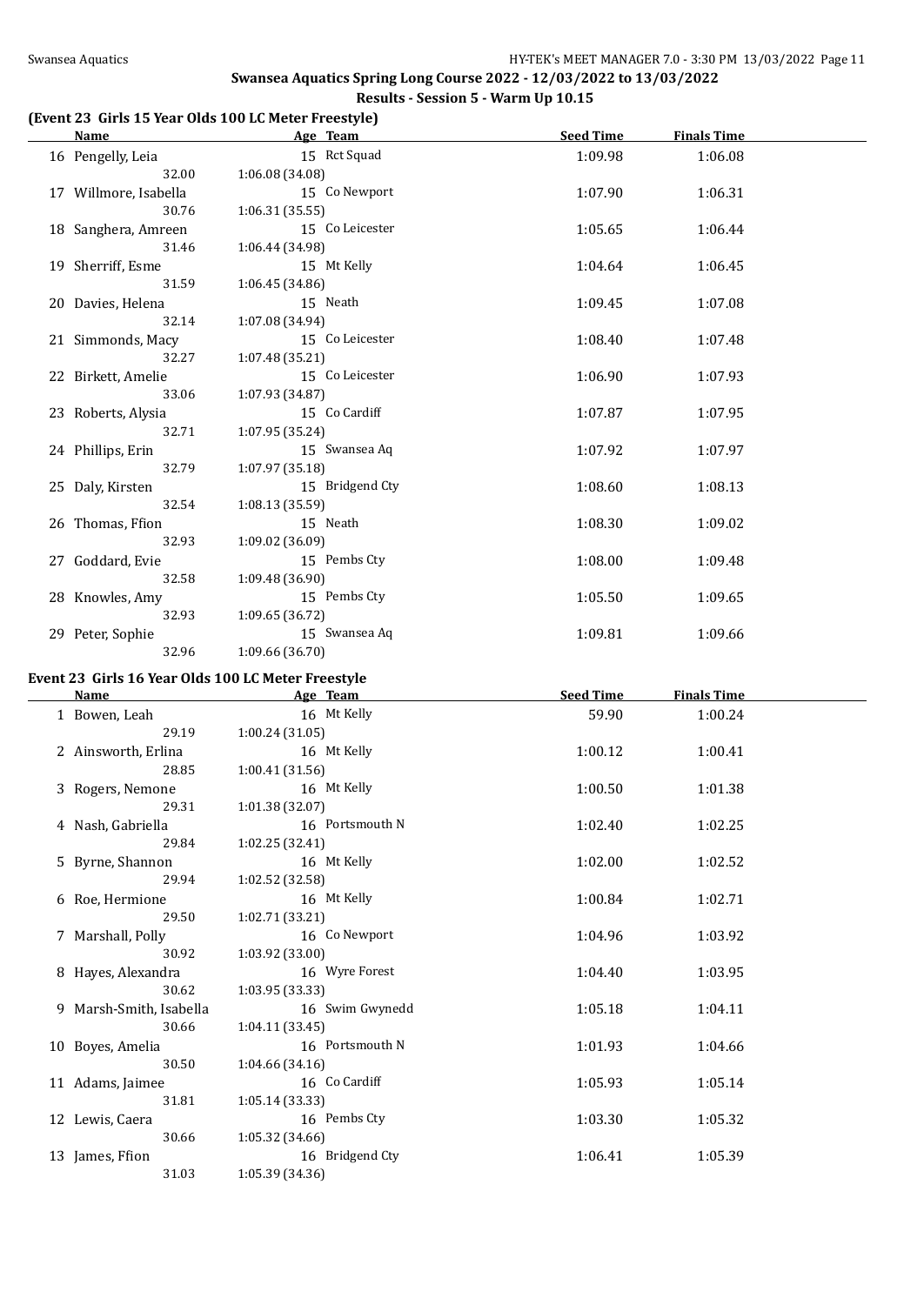#### **(Event 23 Girls 16 Year Olds 100 LC Meter Freestyle)**

| <u>Name</u>                                             | Age Team                        | <b>Seed Time</b> | <b>Finals Time</b> |  |
|---------------------------------------------------------|---------------------------------|------------------|--------------------|--|
| 14 Clapham, Rhiannon                                    | 16 Pembs Cty                    | 1:05.40          | 1:06.02            |  |
| 30.55                                                   | 1:06.02 (35.47)                 |                  |                    |  |
| 15 Phillips, Rhianna                                    | 16 Nofio S Gar                  | 1:06.90          | 1:06.50            |  |
| 31.89                                                   | 1:06.50(34.61)                  |                  |                    |  |
| 16 Hetherington, Verity                                 | 16 Neath                        | 1:06.05          | 1:06.76            |  |
| 31.52                                                   | 1:06.76 (35.24)                 |                  |                    |  |
| 17 Wingfield-Dobbs, Freya                               | 16 Co Leicester                 | 1:05.80          | 1:06.86            |  |
| 32.05                                                   | 1:06.86 (34.81)                 |                  |                    |  |
| 18 Lewis, Abigail                                       | 16 Neath                        | 1:07.35          | 1:07.39            |  |
| 32.48                                                   | 1:07.39 (34.91)                 |                  |                    |  |
| 19 Jones, Cari                                          | 16 Welshpool                    | 1:06.67          | 1:08.22            |  |
| 32.63                                                   | 1:08.22 (35.59)                 |                  |                    |  |
|                                                         |                                 |                  |                    |  |
| Event 23 Girls 17 & Over 100 LC Meter Freestyle<br>Name | Age Team                        | <b>Seed Time</b> | <b>Finals Time</b> |  |
| 1 Sutton, Rebecca                                       | 20 Swansea Uni                  | 57.80            | 56.54              |  |
| 27.17                                                   | 56.54 (29.37)                   |                  |                    |  |
| 2 Major, Scarlet                                        | 18 Co Newport                   | 57.74            | 58.47              |  |
| 28.29                                                   | 58.47 (30.18)                   |                  |                    |  |
| 3 Dickinson, Jessica                                    | 17 Swansea Aq                   | 58.22            | 58.61              |  |
| 28.23                                                   | 58.61 (30.38)                   |                  |                    |  |
| 4 Mears-Bently, Emily                                   | 17 Co Leicester                 | 59.00            | 59.04              |  |
| 28.53                                                   | 59.04 (30.51)                   |                  |                    |  |
| 5 Scotchbrook, Milly                                    | 21 Braunstone                   | 59.60            | 59.41              |  |
| 28.71                                                   | 59.41 (30.70)                   |                  |                    |  |
| 6 Gilford, Maisie                                       | 18 Mt Kelly                     | 59.43            | 59.50              |  |
| 28.40                                                   | 59.50 (31.10)                   |                  |                    |  |
| 7 Klein, Josephine                                      | 17 Mt Kelly                     | 59.76            | 59.66              |  |
| 28.47                                                   | 59.66 (31.19)                   |                  |                    |  |
| 8 Stokes, Aimee                                         | 17 Swansea Aq                   | 59.21            | 59.80              |  |
| 28.93                                                   | 59.80 (30.87)                   |                  |                    |  |
| 9 Forwood, Emily                                        | 17 Mt Kelly                     | 1:00.39          | 1:00.05            |  |
| 28.85                                                   | 1:00.05 (31.20)                 |                  |                    |  |
| *10 Cambrook, Caitlin                                   | 18 Swansea Aq                   | 59.92            | 1:00.19            |  |
| 28.62                                                   | 1:00.19(31.57)                  |                  |                    |  |
| *10 Leleux, Eve                                         | 18 Wrekin Coll                  | 59.45            | 1:00.19            |  |
| 29.30                                                   | 1:00.19 (30.89)                 |                  |                    |  |
| 12 Humphrey, Olivia                                     | 18 Co Leicester                 | 1:00.72          | 1:00.46            |  |
| 29.20                                                   | 1:00.46(31.26)                  |                  |                    |  |
| 13 Fry, Caitlyn                                         | 18 Mt Kelly                     | 1:01.04          | 1:02.09            |  |
| 30.03                                                   | 1:02.09(32.06)                  |                  |                    |  |
| 14 Butler, Georgina<br>29.60                            | 20 Swansea Aq<br>1:02.15(32.55) | 1:01.04          | 1:02.15            |  |
| 15 Carr, Georgia May                                    | 18 Loughboro Un                 | 59.43            | 1:02.30            |  |
| 29.75                                                   | 1:02.30(32.55)                  |                  |                    |  |
| 16 Jones, Cadi                                          | 17 Swim Gwynedd                 | 1:04.27          | 1:02.62            |  |
| 30.26                                                   | 1:02.62 (32.36)                 |                  |                    |  |
| 17 Roberts, Catherine                                   | 18 Swim Gwynedd                 | 1:01.62          | 1:02.77            |  |
| 30.66                                                   | 1:02.77 (32.11)                 |                  |                    |  |
| 18 Lloyd, Ruby                                          | 17 Swansea Aq                   | 1:02.10          | 1:02.95            |  |
| 30.48                                                   | 1:02.95 (32.47)                 |                  |                    |  |
| 19 Rowsell, Evelyn                                      | 17 Portsmouth N                 | 1:02.51          | 1:03.01            |  |
| 30.74                                                   | 1:03.01 (32.27)                 |                  |                    |  |
| 20 Marchant, Rhiannon                                   | 17 Rct Squad                    | 1:01.50          | 1:03.33            |  |
| 30.47                                                   | 1:03.33 (32.86)                 |                  |                    |  |
| 21 Jovanov, Mila                                        | 17 Mt Kelly                     | 1:02.53          | 1:03.56            |  |
| 30.76                                                   | 1:03.56 (32.80)                 |                  |                    |  |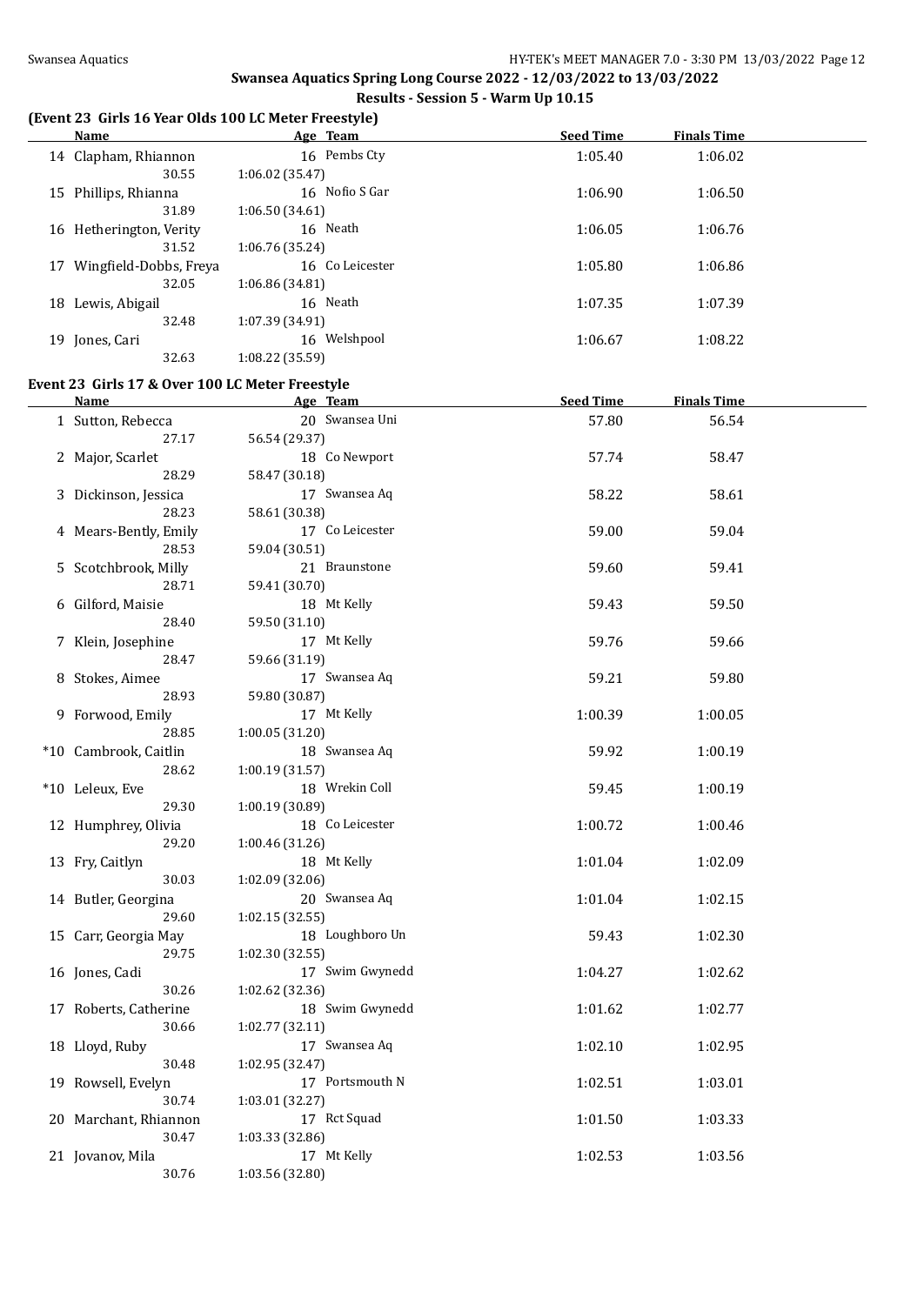#### **(Event 23 Girls 17 & Over 100 LC Meter Freestyle)**

| Name                       | Age Team         | <b>Seed Time</b> | <b>Finals Time</b> |  |
|----------------------------|------------------|------------------|--------------------|--|
| 22 Kenny, Nevaeh           | Mt Kelly<br>17   | 1:02.48          | 1:03.75            |  |
| 30.46                      | 1:03.75(33.29)   |                  |                    |  |
| 23 Lloyd Lewis, Medi       | 17 Chirk         | 1:03.80          | 1:04.02            |  |
| 30.19                      | 1:04.02(33.83)   |                  |                    |  |
| 24 Cressey-Rodgers, Deryn  | 18 Nofio S Gar   | 1:03.85          | 1:04.09            |  |
| 31.10                      | 1:04.09 (32.99)  |                  |                    |  |
| 25 Baillie-Hamilton, Alice | Mt Kelly<br>17   | 1:03.46          | 1:05.01            |  |
| 31.16                      | 1:05.01(33.85)   |                  |                    |  |
| 26 Goodliffe, Faith        | Swansea Ag<br>21 | 1:03.57          | 1:08.81            |  |
| 33.05                      | 1:08.81(35.76)   |                  |                    |  |
|                            |                  |                  |                    |  |

#### **Event 24 Boys 13 Year Olds 200 LC Meter Butterfly**

| Name          |       | Age Team       |                | <b>Seed Time</b> | <b>Finals Time</b> |  |
|---------------|-------|----------------|----------------|------------------|--------------------|--|
| . Hardy, Ryan |       |                | Welshpool      | 2:41.86          | 2:32.12            |  |
|               | 33.36 | 1:11.57(38.21) | 1:52.34(40.77) | 2:32.12 (39.78)  |                    |  |

# **Event 24 Boys 14 Year Olds 200 LC Meter Butterfly**

| Name                   | Age Team                          |                 | <b>Seed Time</b> | <b>Finals Time</b> |  |
|------------------------|-----------------------------------|-----------------|------------------|--------------------|--|
| 1 Simpson, Charles     | 14 Exeter City                    |                 | 2:13.46          | 2:14.76            |  |
| 30.31                  | 1:04.76 (34.45)                   | 1:39.71 (34.95) | 2:14.76 (35.05)  |                    |  |
| 2 Prysor, Sami         | 14 Pembs Ctv                      |                 | 2:24.12          | 2:20.28            |  |
| 30.80                  | 1:06.35(35.55)                    | 1:42.83 (36.48) | 2:20.28(37.45)   |                    |  |
| 3 Parrott, Thomas      | 14 Mt Kelly                       |                 | 2:28.57          | 2:25.74            |  |
| 30.96                  | 1:07.37(36.41)                    | 1:46.21 (38.84) | 2:25.74 (39.53)  |                    |  |
| 4 Fitch, Lewis         |                                   | 14 Co Leicester | 2:28.18          | 2:29.10            |  |
| 32.20                  | 1:10.18 (37.98)                   | 1:49.51 (39.33) | 2:29.10 (39.59)  |                    |  |
| 5 Cressey-Rodgers, Huw | 14 Nofio S Gar                    |                 | 2:34.23          | 2:33.34            |  |
| 33.26                  | $1:12.87(39.61)$ $1:52.89(40.02)$ |                 | 2:33.34(40.45)   |                    |  |
| 6 Ford, Ethan          |                                   | 14 Co Leicester | 2:32.70          | 2:41.92            |  |
| 33.36                  | 1:14.04 (40.68)                   | 1:57.64 (43.60) | 2:41.92 (44.28)  |                    |  |
| 7 Elliott, Theo        | 14 Exeter City                    |                 | 2:40.80          | 2:47.09            |  |
| 34.00                  | 1:15.39 (41.39)                   | 2:00.93 (45.54) | 2:47.09(46.16)   |                    |  |
| --- Tyers, Ethan       | 14 Exeter City                    |                 | 2:28.40          | <b>DNF</b>         |  |
| 31.84                  | 1:08.85(37.01)                    |                 |                  |                    |  |

#### **Event 24 Boys 15 Year Olds 200 LC Meter Butterfly**

| Age Team                          | <b>Seed Time</b> | <b>Finals Time</b> |  |
|-----------------------------------|------------------|--------------------|--|
| 15 Co Leicester                   | 2:19.40          | 2:23.73            |  |
| 1:44.91 (37.43)<br>1:07.48(36.62) | 2:23.73 (38.82)  |                    |  |
| 15 Co Leicester                   | 2:24.00          | 2:28.08            |  |
| 1:47.70 (38.93)<br>1:08.77(37.12) | 2:28.08 (40.38)  |                    |  |
|                                   |                  |                    |  |

#### **Event 24 Boys 16 Year Olds 200 LC Meter Butterfly**

| <b>Name</b>        | Age Team       |                 | <b>Seed Time</b> | <b>Finals Time</b> |  |
|--------------------|----------------|-----------------|------------------|--------------------|--|
| 1 Major, Sebastian |                | 16 Co Newport   | 2:23.43          | 2:17.88            |  |
| 30.18              | 1:05.11(34.93) | 1:41.47 (36.36) | 2:17.88 (36.41)  |                    |  |

## **Event 24 Boys 17 & Over 200 LC Meter Butterfly**

| Name                  | Age Team        |                 | <b>Seed Time</b> | <b>Finals Time</b> |  |
|-----------------------|-----------------|-----------------|------------------|--------------------|--|
| 1 Edwards, Rhys       |                 | 19 Swansea Uni  |                  | 2:03.37            |  |
| 27.16                 | 57.52 (30.36)   | 1:29.61 (32.09) | 2:03.37 (33.76)  |                    |  |
| 2 Beamer, Thomas      |                 | 19 Swansea Ag   | 2:08.20          | 2:11.13            |  |
| 28.48                 | 1:01.74(33.26)  | 1:36.39(34.65)  | 2:11.13 (34.74)  |                    |  |
| 3 Chapman, Nathan     | 17 Mt Kelly     |                 | 2:10.78          | 2:12.42            |  |
| 29.65                 | 1:03.12(33.47)  | 1:38.13(35.01)  | 2:12.42 (34.29)  |                    |  |
| 4 Dickson, Thomas     | 17              | Portsmouth N    | 2:10.90          | 2:13.25            |  |
| 28.63                 | 1:02.30 (33.67) | 1:37.63(35.33)  | 2:13.25 (35.62)  |                    |  |
| 5 Hargreaves, Matthew | 18 Mt Kelly     |                 | 2:11.00          | 2:13.44            |  |
| 29.87                 | 1:04.66 (34.79) | 1:39.07 (34.41) | 2:13.44 (34.37)  |                    |  |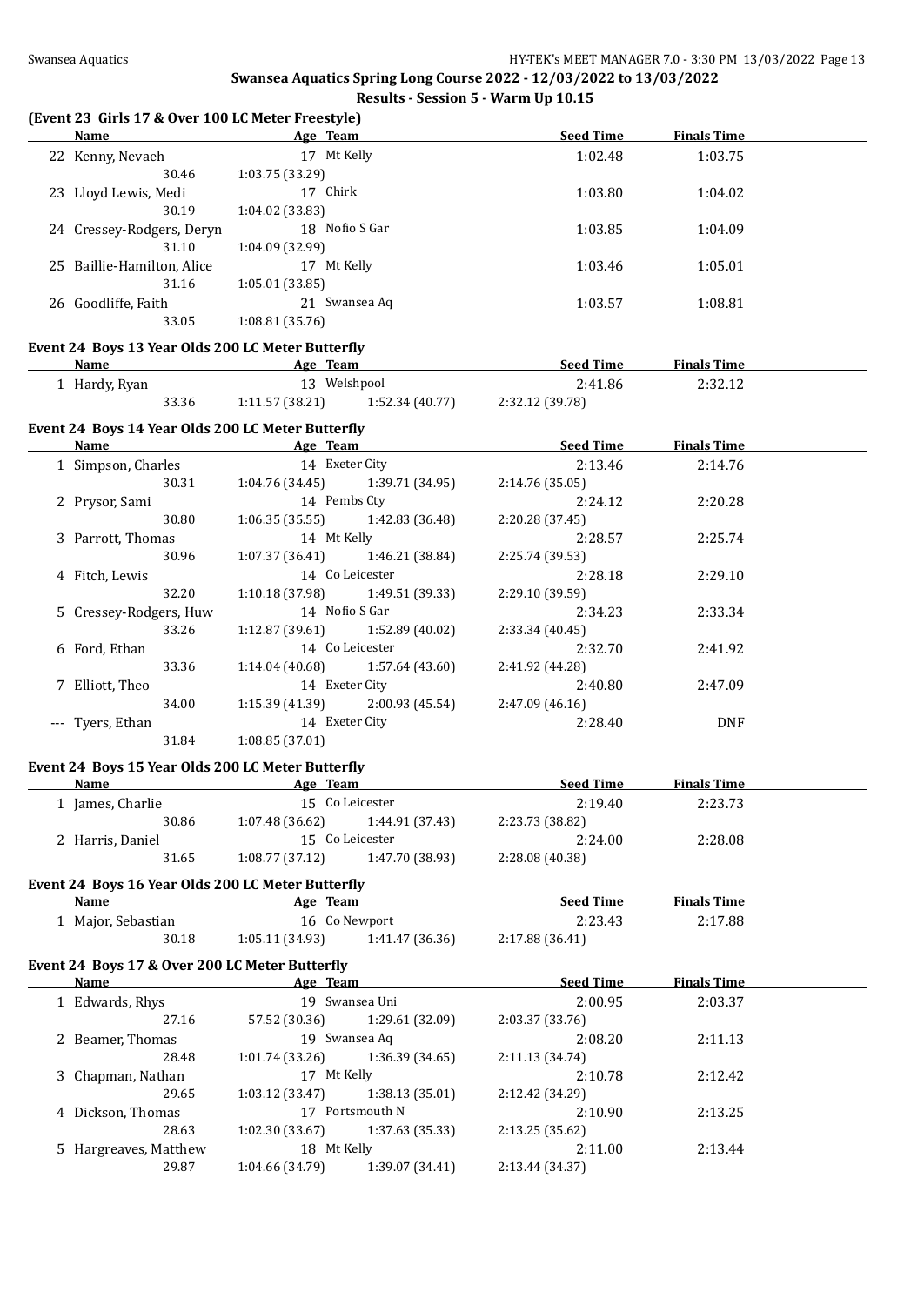$\overline{\phantom{0}}$ 

#### **Swansea Aquatics Spring Long Course 2022 - 12/03/2022 to 13/03/2022 Results - Session 5 - Warm Up 10.15**

#### **(Event 24 Boys 17 & Over 200 LC Meter Butterfly)**

|    | Name                    | Age Team        |                 | <b>Seed Time</b> | <b>Finals Time</b> |  |
|----|-------------------------|-----------------|-----------------|------------------|--------------------|--|
|    | 6 Gallagher, Dylan      |                 | 18 Swansea Aq   | 2:24.73          | 2:14.11            |  |
|    | 28.79                   | 1:02.10(33.31)  | 1:37.26 (35.16) | 2:14.11(36.85)   |                    |  |
|    | 7 Cressey-Rodgers, Ioan | 17 Nofio S Gar  |                 | 2:16.22          | 2:15.15            |  |
|    | 30.26                   | 1:04.43(34.17)  | 1:39.59 (35.16) | 2:15.15(35.56)   |                    |  |
|    | 8 Burton, Luke          |                 | 18 Swansea Aq   | 2:08.60          | 2:15.86            |  |
|    | 27.81                   | 1:00.13(32.32)  | 1:35.65(35.52)  | 2:15.86(40.21)   |                    |  |
|    | 9 Hazell, Charlie       | 17 Mt Kelly     |                 | 2:16.37          | 2:17.00            |  |
|    | 29.90                   | 1:05.07(35.17)  | 1:40.73 (35.66) | 2:17.00 (36.27)  |                    |  |
| 10 | Holland, Benjamin       | 18 Mt Kelly     |                 | 2:16.41          | 2:29.53            |  |
|    | 31.52                   | 1:09.53(38.01)  | 1:49.66 (40.13) | 2:29.53 (39.87)  |                    |  |
| 11 | Andrews, Rory           | 17              | Pembs Cty       | 2:24.20          | 2:35.51            |  |
|    | 32.68                   | 1:12.02 (39.34) | 1:53.30 (41.28) | 2:35.51 (42.21)  |                    |  |

# **Event 25 Girls 12 Year Olds 400 LC Meter IM**

|          | Name               | Age Team        |                 | <b>Seed Time</b> | <b>Finals Time</b> |  |
|----------|--------------------|-----------------|-----------------|------------------|--------------------|--|
|          | 1 Oxley, Jessica   |                 | 12 Co Leicester | 5:38.39          | 5:39.43            |  |
|          | 34.17              | 1:15.78(41.61)  | 1:58.39 (42.61) | 2:39.51 (41.12)  |                    |  |
|          | 3:31.24 (51.73)    | 4:22.54(51.30)  | 5:01.03 (38.49) | 5:39.43 (38.40)  |                    |  |
|          | 2 Gardener, Hannah |                 | 12 Bridgend Cty | 5:50.50          | 5:48.43            |  |
|          | 37.27              | 1:21.15(43.88)  | 2:08.93 (47.78) | 2:55.22 (46.29)  |                    |  |
|          | 3:41.90 (46.68)    | 4:29.22 (47.32) | 5:10.02(40.80)  | 5:48.43 (38.41)  |                    |  |
|          | 3 Williams, Marys  | 12 Swansea Aq   |                 | 5:54.59          | 5:49.15            |  |
|          | 37.41              | 1:22.81(45.40)  | 2:09.22(46.41)  | 2:54.03 (44.81)  |                    |  |
|          | 3:42.50 (48.47)    | 4:31.81 (49.31) | 5:11.44 (39.63) | 5:49.15 (37.71)  |                    |  |
|          | 4 Davies, Sian     | 12 Mt Kelly     |                 | 6:14.30          | 6:09.28            |  |
|          | 39.84              | 1:28.21 (48.37) | 2:13.35(45.14)  | 2:57.88 (44.53)  |                    |  |
|          | 3:52.15(54.27)     | 4:47.06 (54.91) | 5:28.71(41.65)  | 6:09.28(40.57)   |                    |  |
| $\cdots$ | Hitchin, Millie    | 12 Repton       |                 | 6:11.47          | <b>DNF</b>         |  |
|          | 39.32              | 1:27.76 (48.44) | 2:15.38 (47.62) | 2:59.33 (43.95)  |                    |  |
|          | 3:54.12 (54.79)    |                 |                 |                  |                    |  |

# **Event 25 Girls 13 Year Olds 400 LC Meter IM**

| Name             | Age Team        |                 | <b>Seed Time</b> | <b>Finals Time</b> |  |
|------------------|-----------------|-----------------|------------------|--------------------|--|
| 1 Andrews, Kate  |                 | 13 Co Leicester | 5:33.10          | 5:33.10            |  |
| 36.44            | 1:18.99(42.55)  | 2:02.23 (43.24) | 2:44.70 (42.47)  |                    |  |
| 3:31.81(47.11)   | 4:19.37 (47.56) | 4:57.32 (37.95) | 5:33.10 (35.78)  |                    |  |
| 2 Needs, Abigail | 13 Exeter City  |                 | 5:33.20          | 5:33.43            |  |
| 35.11            | 1:18.31(43.20)  | 2:02.09 (43.78) | 2:44.00(41.91)   |                    |  |
| 3:31.43(47.43)   | 4:19.88(48.45)  | 4:57.59 (37.71) | 5:33.43 (35.84)  |                    |  |
| 3 Evans, Sophie  | 13 Nofio S Gar  |                 | 5:37.80          | 5:38.83            |  |
| 33.02            | 1:14.35(41.33)  | 2:00.60(46.25)  | 2:45.18 (44.58)  |                    |  |
| 3:31.51(46.33)   | 4:18.82(47.31)  | 5:00.58(41.76)  | 5:38.83 (38.25)  |                    |  |
| 4 Coombes, Cerys |                 | 13 Bridgend Cty | 5:58.50          | 6:04.15            |  |
| 36.82            | 1:20.16(43.34)  | 2:05.83(45.67)  | 2:49.82 (43.99)  |                    |  |
| 3:44.58(54.76)   | 4:40.72(56.14)  | 5:22.62 (41.90) | 6:04.15(41.53)   |                    |  |
| 5 Marsh, Nina    | 13 Pembs Cty    |                 | 6:10.70          | 6:33.65            |  |
| 38.48            | 1:27.83(49.35)  | 2:19.82 (51.99) | 3:10.41(50.59)   |                    |  |
| 4:04.27 (53.86)  | 5:00.11(55.84)  | 5:47.08 (46.97) | 6:33.65(46.57)   |                    |  |
|                  |                 |                 |                  |                    |  |

#### **Event 25 Girls 14 Year Olds 400 LC Meter IM**

| Name                 | Age Team        |                 | <b>Seed Time</b> | <b>Finals Time</b> |  |
|----------------------|-----------------|-----------------|------------------|--------------------|--|
| 1 Scotchbrook, Poppy | 14 Co Leicester |                 | 5:31.30          | 5:37.14            |  |
| 34.21                | 1:16.14(41.93)  | 2:00.89(44.75)  | 2:43.98 (43.09)  |                    |  |
| 3:30.95(46.97)       | 4:18.59 (47.64) | 4:59.63(41.04)  | 5:37.14 (37.51)  |                    |  |
| 2 Beynon, Gracie     |                 | 14 Bridgend Cty | 5:33.10          | 5:37.66            |  |
| 34.63                | 1:17.03(42.40)  | 2:03.17(46.14)  | 2:47.35 (44.18)  |                    |  |
| 3:35.35(48.00)       | 4:23.17 (47.82) | 5:01.66 (38.49) | 5:37.66 (36.00)  |                    |  |
|                      |                 |                 |                  |                    |  |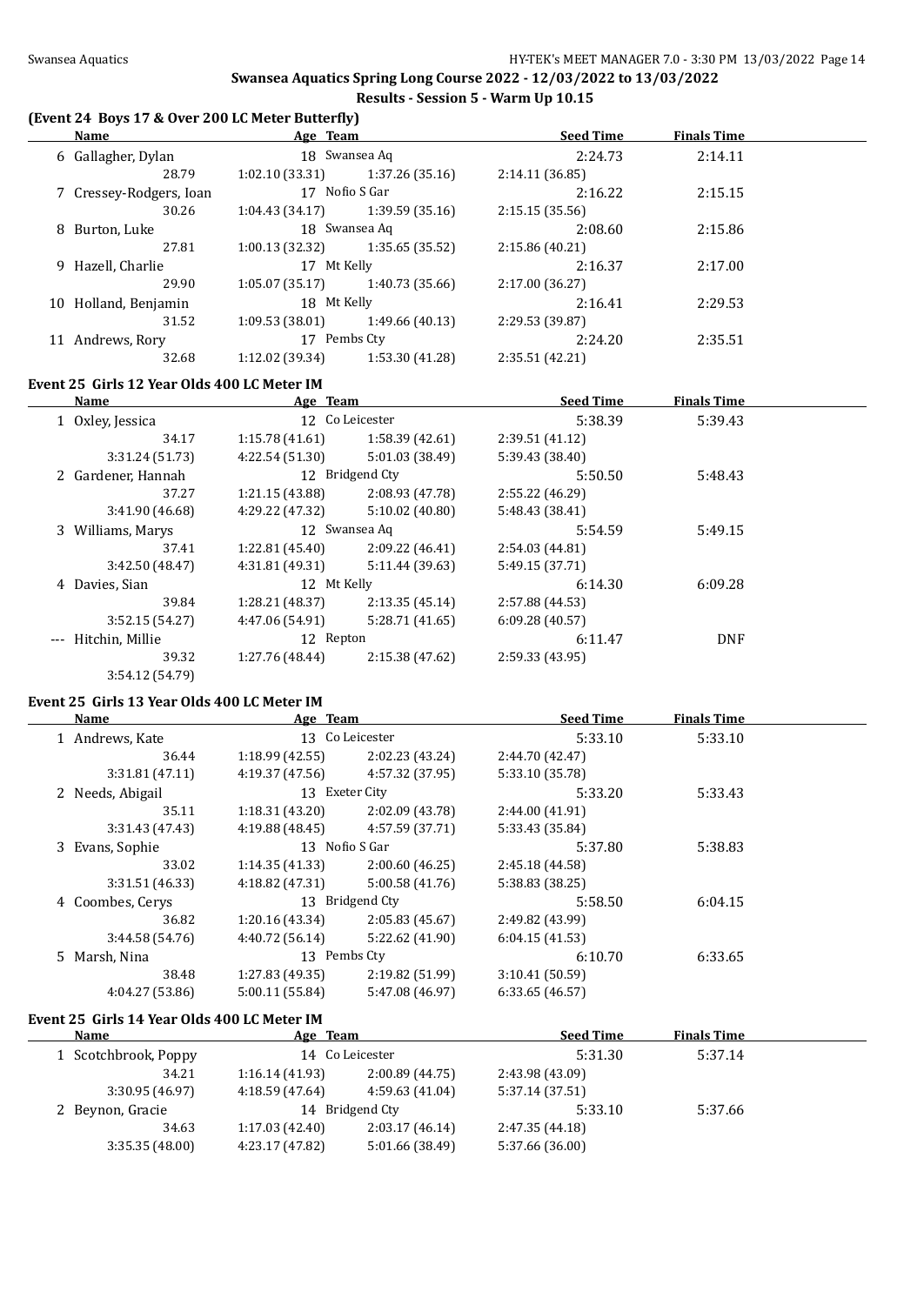#### **Swansea Aquatics Spring Long Course 2022 - 12/03/2022 to 13/03/2022 Results - Session 5 - Warm Up 10.15**

#### **(Event 25 Girls 14 Year Olds 400 LC Meter IM)**

| <b>Name</b>                                      | Age Team                         |                                    | <b>Seed Time</b>                   | <b>Finals Time</b> |  |
|--------------------------------------------------|----------------------------------|------------------------------------|------------------------------------|--------------------|--|
| 3 Thomas, Grace                                  | 14 Pembs Cty                     |                                    | 5:48.60                            | 6:04.30            |  |
| 37.27                                            | 1:23.66 (46.39)                  | 2:14.07 (50.41)                    | 2:59.49 (45.42)                    |                    |  |
| 3:50.34 (50.85)                                  | 4:42.94 (52.60)                  | 5:24.67 (41.73)                    | 6:04.30 (39.63)                    |                    |  |
|                                                  |                                  |                                    |                                    |                    |  |
| Event 25 Girls 15 Year Olds 400 LC Meter IM      |                                  |                                    |                                    |                    |  |
| Name                                             | Age Team                         |                                    | <b>Seed Time</b>                   | <b>Finals Time</b> |  |
| 1 Hatherley, Ruby                                | 15 Exeter City                   |                                    | 5:23.80                            | 5:33.60            |  |
| 34.10                                            | 1:14.27(40.17)                   | 1:57.57 (43.30)                    | 2:40.16 (42.59)                    |                    |  |
| 3:29.68 (49.52)                                  | 4:19.33 (49.65)                  | 4:57.29 (37.96)                    | 5:33.60 (36.31)                    |                    |  |
| 2 Dixon, Millie                                  | 15 Mt Kelly                      |                                    | 5:32.50                            | 5:45.02            |  |
| 37.77                                            | 1:22.03 (44.26)                  | 2:02.64(40.61)                     | 2:44.87 (42.23)                    |                    |  |
| 3:36.90 (52.03)                                  | 4:27.12 (50.22)                  | 5:06.61 (39.49)                    | 5:45.02 (38.41)                    |                    |  |
| 3 Gronow, Mia                                    |                                  | 15 Bridgend Cty                    | 5:36.90                            | 5:50.93            |  |
| 35.23                                            | 1:17.95 (42.72)                  | 2:02.80 (44.85)                    | 2:47.16 (44.36)                    |                    |  |
| 3:39.53 (52.37)                                  | 4:30.97 (51.44)                  | 5:10.94 (39.97)                    | 5:50.93 (39.99)                    |                    |  |
| --- Martin, Olivia                               | 15 Mt Kelly                      |                                    | 5:05.99                            | DQ                 |  |
| Event 25 Girls 16 Year Olds 400 LC Meter IM      |                                  |                                    |                                    |                    |  |
| Name                                             | Age Team                         |                                    | <b>Seed Time</b>                   | <b>Finals Time</b> |  |
| 1 Robinson, Holly                                | 16 Mt Kelly                      |                                    | 5:06.62                            | 5:20.43            |  |
| 34.85                                            |                                  | $1:16.58(41.73)$ $1:58.36(41.78)$  | 2:38.94 (40.58)                    |                    |  |
| 3:22.18 (43.24)                                  | 4:06.51 (44.33)                  | 4:44.29 (37.78)                    | 5:20.43 (36.14)                    |                    |  |
| 2 Davies-Amos, Angelica                          |                                  | 16 Swansea Aq                      | 5:21.50                            | 5:26.18            |  |
| 33.74                                            | 1:13.58 (39.84)                  | 1:55.61(42.03)                     | 2:37.38 (41.77)                    |                    |  |
| 3:23.75 (46.37)                                  | 4:11.61 (47.86)                  | 4:49.43 (37.82)                    | 5:26.18 (36.75)                    |                    |  |
|                                                  |                                  |                                    |                                    |                    |  |
| Event 25 Girls 17 & Over 400 LC Meter IM<br>Name | Age Team                         |                                    | <b>Seed Time</b>                   | <b>Finals Time</b> |  |
|                                                  | 17 Mt Kelly                      |                                    |                                    |                    |  |
| 1 Lambert, Imogen                                |                                  | 1:49.76 (39.46)                    | 5:00.78                            | 5:03.08            |  |
| 32.57<br>3:11.30 (42.66)                         | 1:10.30(37.73)<br>3:54.15(42.85) | 4:28.96 (34.81)                    | 2:28.64 (38.88)<br>5:03.08 (34.12) |                    |  |
| 2 Main, Sophie                                   | 18 Mt Kelly                      |                                    | 5:02.26                            | 5:05.28            |  |
| 33.33                                            |                                  |                                    |                                    |                    |  |
| 3:13.91 (43.26)                                  | 1:12.84 (39.51)                  | 1:52.55 (39.71)<br>4:32.28 (35.09) | 2:30.65 (38.10)<br>5:05.28 (33.00) |                    |  |
|                                                  | 3:57.19 (43.28)                  | 18 Co Leicester                    |                                    | 5:06.02            |  |
| 3 O'Reilly, Carys<br>31.17                       |                                  |                                    | 4:56.50                            |                    |  |
|                                                  | 1:06.66 (35.49)                  | 1:46.03 (39.37)                    | 2:25.59 (39.56)                    |                    |  |
| 3:08.29 (42.70)                                  | 3:53.16(44.87)                   | 4:30.47 (37.31)                    | 5:06.02 (35.55)                    |                    |  |
| 4 Sharp, Laura                                   |                                  | 19 Swansea Aq                      | 5:04.34                            | 5:07.88            |  |
| 31.54                                            | 1:08.68(37.14)                   | 1:50.28 (41.60)                    | 2:30.90 (40.62)                    |                    |  |
| 3:14.59 (43.69)                                  | 3:59.68 (45.09)                  | 4:33.75 (34.07)                    | 5:07.88 (34.13)                    |                    |  |
| 5 Green, Jennifer                                |                                  | 18 Swansea Aq                      | 5:05.10                            | 5:08.68            |  |
| 31.58                                            | 1:07.06 (35.48)                  | 1:49.13 (42.07)                    | 2:30.84 (41.71)                    |                    |  |
| 3:13.36 (42.52)                                  | 3:57.09 (43.73)                  | 4:33.50 (36.41)                    | 5:08.68 (35.18)                    |                    |  |
| 6 Ware, Keely                                    | 17 Exeter City                   |                                    | 5:22.00                            | 5:26.97            |  |
| 33.66                                            | 1:12.95 (39.29)                  | 1:57.11 (44.16)                    | 2:41.03 (43.92)                    |                    |  |
| 3:25.44(44.41)                                   | 4:10.96 (45.52)                  | 4:50.20 (39.24)                    | 5:26.97 (36.77)                    |                    |  |
| Event 26 Boys 11 Year Olds 50 LC Meter Freestyle |                                  |                                    |                                    |                    |  |
| Name                                             | Age Team                         |                                    | <b>Seed Time</b>                   | <b>Finals Time</b> |  |
| 1 Major, Maximus                                 |                                  | 11 Co Newport                      | 32.22                              | 29.94              |  |
| 2 Biddick, James                                 | 11 Exeter City                   |                                    | 32.85                              | 32.25              |  |
| 3 Douglas, Lucas                                 |                                  | 11 Carmarthen                      | 35.70                              | 32.44              |  |
| 4 Whittaker, Luke                                |                                  | 11 Bridgend Cty                    | 34.56                              | 33.28              |  |
| 5 Agoston, Joseph                                | 11 Redditch                      |                                    | 33.10                              | 33.54              |  |
| 6 Elias, Ruben                                   |                                  | 11 Carmarthen                      | 35.90                              | 35.06              |  |
| 7 Phillips, Finley                               |                                  | 11 Carmarthen                      | 35.80                              | 35.07              |  |
| 8 Hale, Oliver                                   |                                  | 11 Swansea Aq                      | 37.39                              | 35.24              |  |
|                                                  |                                  |                                    |                                    |                    |  |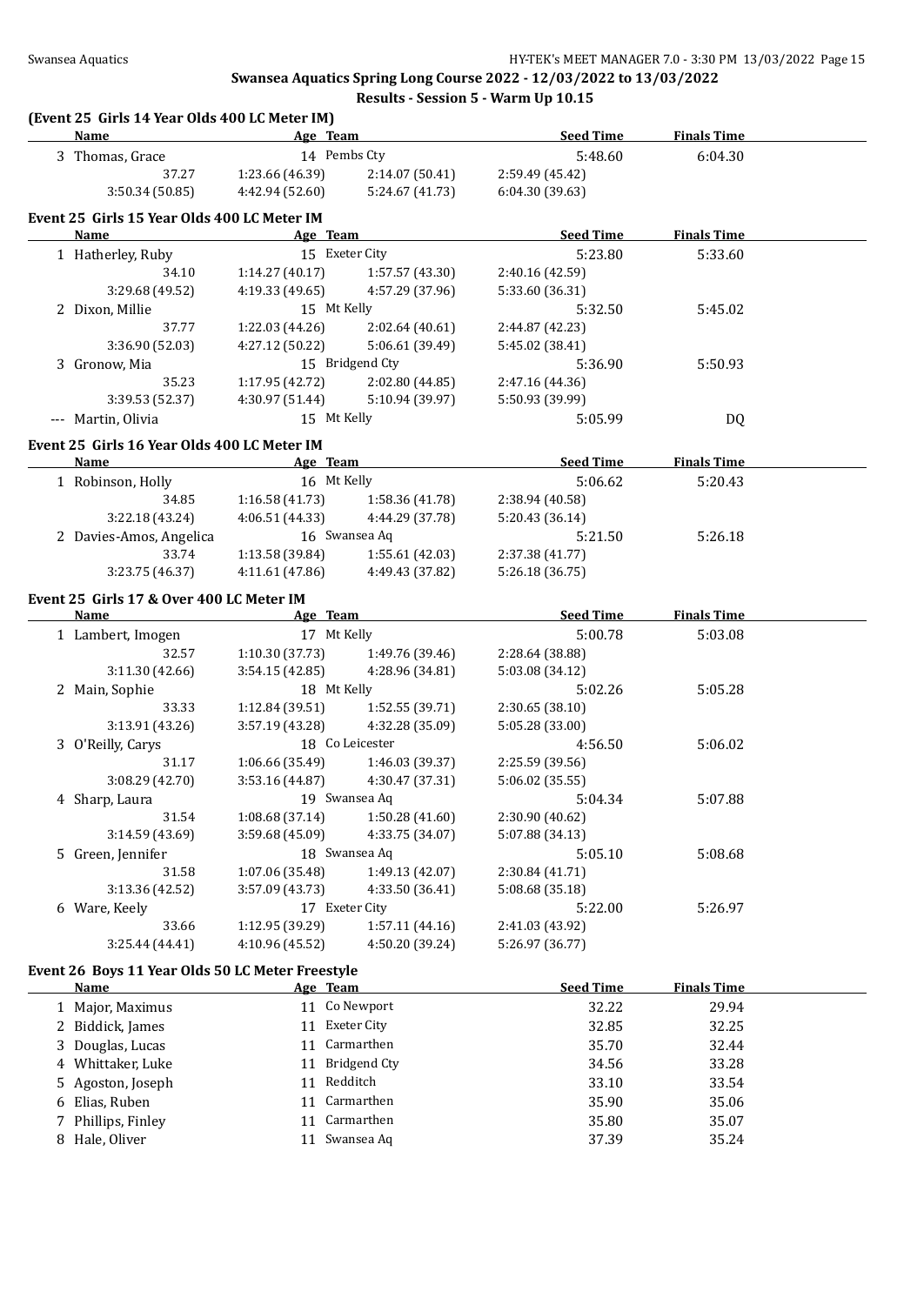|    | Name                                                            |    | Age Team        | <b>Seed Time</b> | <b>Finals Time</b> |
|----|-----------------------------------------------------------------|----|-----------------|------------------|--------------------|
|    | 9 Grugel, Samuel                                                |    | 11 C Dolphins   | 36.05            | 36.01              |
|    | 10 Huang, Peidong                                               |    | 11 Swansea Aq   | 37.90            | 37.21              |
|    | Event 26 Boys 12 Year Olds 50 LC Meter Freestyle                |    |                 |                  |                    |
|    | Name                                                            |    | Age Team        | <b>Seed Time</b> | <b>Finals Time</b> |
|    | 1 Thomas, Sion                                                  |    | 12 Haverfordwes | 31.14            | 31.06              |
|    | 2 Hole, Ethan                                                   |    | 12 Co Cardiff   | 34.30            | 31.61              |
|    | 3 Silverstone, Solomon                                          |    | 12 Pembs Ctv    | 33.70            | 31.96              |
| 4  | Chapman, Coby                                                   |    | 12 Penyrheol    | 33.10            | 32.11              |
|    |                                                                 |    | 12 Neath        | 34.05            | 32.46              |
|    | 5 Hetherington, Sonny<br>6 Thomas, Iolo                         |    | 12 Neath        | 34.80            | 32.93              |
|    |                                                                 |    | 12 Co Cardiff   |                  |                    |
|    | 7 Haines, William                                               |    |                 | 34.66            | 33.50              |
|    | Event 26 Boys 13 Year Olds 50 LC Meter Freestyle                |    |                 |                  |                    |
|    | Name                                                            |    | Age Team        | <b>Seed Time</b> | <b>Finals Time</b> |
|    | 1 Jennings, Thomas                                              |    | 13 Portsmouth N | 28.50            | 27.83              |
|    | 2 Sellick, Fenn                                                 |    | 13 Swansea Aq   | 28.59            | 28.14              |
|    | 3 Davidson, Max                                                 |    | 13 Redditch     | 28.60            | 28.32              |
|    | 4 Arnold, Jack                                                  |    | 13 Swansea Aq   | 30.00            | 28.41              |
|    | 5 Hardy, Ryan                                                   |    | 13 Welshpool    | 29.33            | 28.55              |
|    | 6 Walters, Macsen                                               |    | 13 Co Cardiff   | 31.90            | 28.80              |
|    | 7 Perry, Owen                                                   | 13 | Redditch        | 29.00            | 28.98              |
|    | 8 Lee, Aled                                                     | 13 | Redditch        | 29.60            | 29.13              |
| 9  | Temby, Jacob                                                    | 13 | Co Cardiff      | 30.12            | 29.67              |
| 10 | Davies, Iwan                                                    |    | 13 Co Cardiff   | 30.00            | 29.73              |
| 11 | Twigger, Owen                                                   |    | 13 Swansea Aq   | 30.95            | 29.87              |
|    | 12 Rixon, Noah                                                  |    | 13 Co Newport   | 31.04            | 30.42              |
| 13 | Williams, Samuel                                                |    | 13 Co Cardiff   | 32.17            | 30.73              |
|    | 14 Price, George                                                |    | 13 Swansea Aq   | 32.10            | 30.77              |
|    | 15 Dossett, Samson                                              |    | 13 Rct Squad    | 31.03            | 31.12              |
|    | 16 Gifford-Groves, Caleb                                        |    | 13 Millfield    | 31.90            | 31.46              |
|    |                                                                 |    |                 |                  |                    |
|    | Event 26 Boys 14 Year Olds 50 LC Meter Freestyle<br><b>Name</b> |    | Age Team        | <b>Seed Time</b> | <b>Finals Time</b> |
|    | 1 Perry, Riley                                                  |    | 14 Redditch     | 25.80            | 26.10              |
|    | 2 Mills, Harvey                                                 |    | 14 Co Manch Aq  | 26.70            | 26.71              |
|    | 3 Blazej, Ivan                                                  |    | 14 Mt Kelly     | 27.10            | 26.80              |
|    |                                                                 |    |                 |                  |                    |
| 4  | Vaughan, William<br>Prysor, Sami                                |    | 14 Rct Squad    | 27.67            | 26.88              |
| 5  |                                                                 |    |                 |                  |                    |
|    |                                                                 |    | 14 Pembs Cty    | 27.35            | 26.96              |
| 6  | Gillett, Oliver                                                 |    | 14 Swansea Aq   | 28.29            | 27.12              |
| 7  | Hodges, Charlie                                                 |    | 14 Mt Kelly     | 27.87            | 27.40              |
| 8  | Angelakis, Panagiotis                                           |    | 14 Mt Kelly     | 27.28            | 27.41              |
| 9  | Montgomery, Samuel                                              |    | 14 Pembs Cty    | 27.61            | 27.43              |
| 10 | Montague, Mason                                                 |    | 14 Pembs Cty    | 30.20            | 28.20              |
| 11 | Upton-Boorman, Liam                                             |    | 14 Nofio S Gar  | 28.60            | 28.38              |
| 12 | McCauley-Wright, Adam                                           |    | 14 Portsmouth N | 28.86            | 28.44              |
| 13 | Ferguson, Flynn                                                 |    | 14 Neath        | 28.96            | 28.73              |
|    | 14 Richardson, Osian                                            |    | 14 Swansea Aq   | 30.01            | 28.80              |
| 15 | Fletcher, Owen                                                  |    | 14 Pembs Cty    | 29.10            | 28.89              |
|    | 16 Ivanov, Yoan                                                 |    | 14 Redditch     | 29.60            | 29.14              |
| 17 | Elliott, Theo                                                   |    | 14 Exeter City  | 29.20            | 29.53              |
|    | 18 Steward, Bradley                                             |    | 14 Redditch     | 29.80            | 29.58              |
|    |                                                                 |    |                 |                  |                    |
|    | Event 26 Boys 15 Year Olds 50 LC Meter Freestyle<br><u>Name</u> |    | Age Team        | <b>Seed Time</b> | <b>Finals Time</b> |
|    | 1 Davies, Evan                                                  |    | 15 Co Newport   | 25.85            | 25.41              |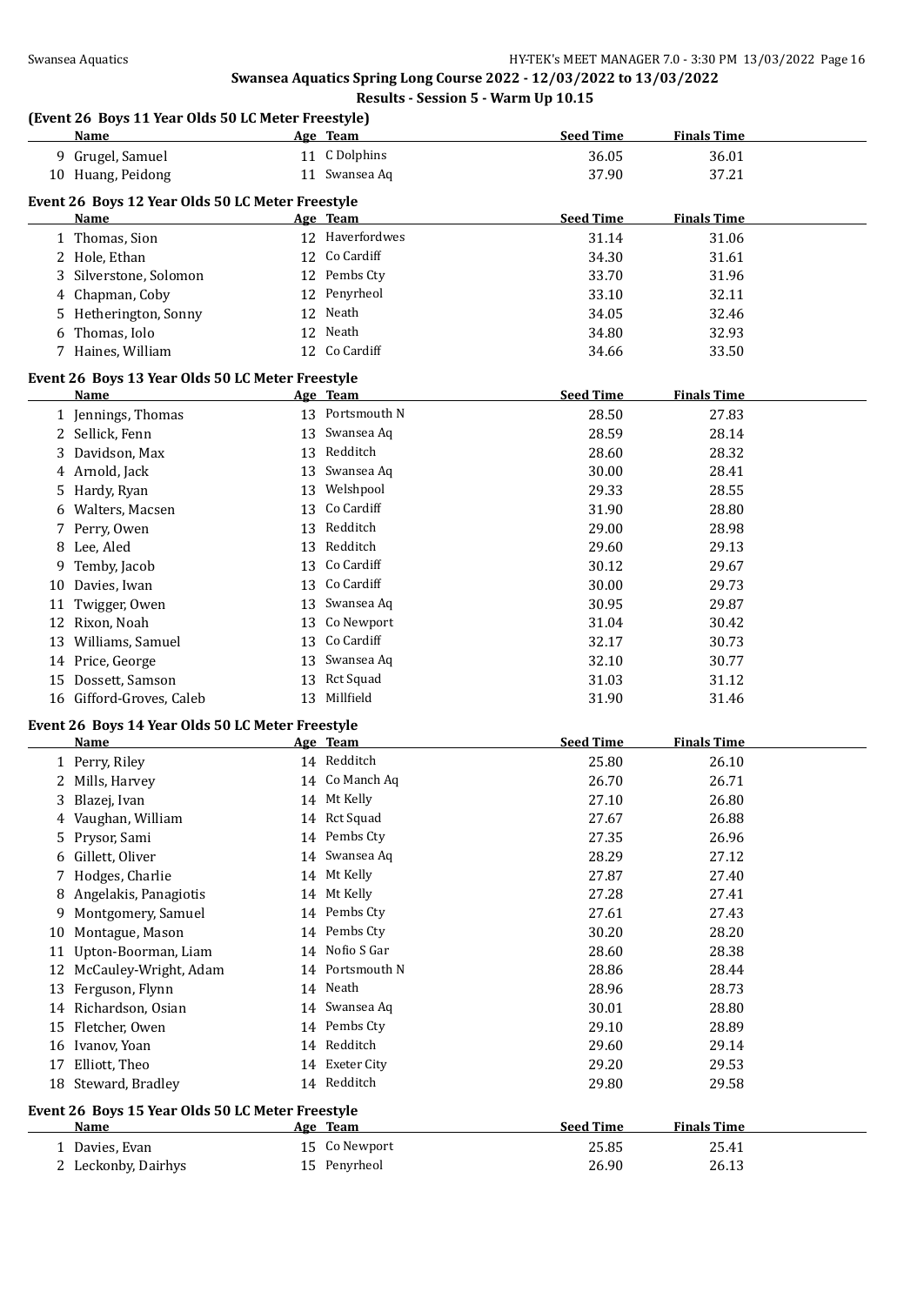# **Swansea Aquatics Spring Long Course 2022 - 12/03/2022 to 13/03/2022**

# **Results - Session 5 - Warm Up 10.15**

# **(Event 26 Boys 15 Year Olds 50 LC Meter Freestyle)**

| <u>Name</u>                                      |    | Age Team        | <b>Seed Time</b> | <b>Finals Time</b> |  |  |
|--------------------------------------------------|----|-----------------|------------------|--------------------|--|--|
| 3 Wells, Oliver                                  |    | 15 C Dolphins   | 26.85            | 26.15              |  |  |
| 4 Gifford-Groves, Ashton                         |    | 15 Mt Kelly     | 25.89            | 26.61              |  |  |
| 5 Cotterell, Lewis                               |    | 15 Co Leicester | 27.40            | 27.18              |  |  |
| 6 Johnstone, Daniel                              |    | 15 Nofio S Gar  | 27.69            | 27.43              |  |  |
| 7 Lloyd Lewis, Cemlyn                            |    | 15 Chirk        | 27.80            | 27.57              |  |  |
| 8 Williams, Cai                                  |    | 15 Bridgend Cty | 28.00            | 27.62              |  |  |
| 9 Dizon, Matthew                                 |    | 15 Co Leicester | 27.30            | 27.72              |  |  |
| 10 Swinton, Christopher                          |    | 15 Swansea Aq   | 28.40            | 28.08              |  |  |
| 11 Agoston, Michael                              |    | 15 Redditch     | 28.20            | 28.15              |  |  |
| 12 Harris, Daniel                                |    | 15 Co Leicester | 27.70            | 28.16              |  |  |
| 13 Williams, Corey                               |    | 15 Swansea Aq   | 28.80            | 28.26              |  |  |
| 14 Evans, Emrys                                  |    | 15 Co Cardiff   | 28.22            | 28.29              |  |  |
| 15 Fleet, Harry                                  |    | 15 Co Leicester | 28.23            | 28.35              |  |  |
| 16 Jones, Joseph                                 |    | 15 Neath        | 29.00            | 28.53              |  |  |
| 17 Whittaker, Daniel                             |    | 15 Bridgend Cty | 29.40            | 28.67              |  |  |
| Event 26 Boys 16 Year Olds 50 LC Meter Freestyle |    |                 |                  |                    |  |  |
| <b>Name</b>                                      |    | <u>Age Team</u> | <b>Seed Time</b> | <b>Finals Time</b> |  |  |
| 1 Mason, Alex                                    |    | 16 Mt Kelly     | 24.71            | 23.82              |  |  |
| 2 Tunstall, Luke                                 |    | 16 Mt Kelly     | 25.56            | 24.94              |  |  |
| 3 Winter, Logan                                  |    | 16 Portsmouth N | 26.60            | 25.26              |  |  |
| 4 James, Tristyn                                 |    | 16 Bridgend Cty | 24.95            | 25.30              |  |  |
| 5 Reeve, Dylan                                   |    | 16 Mt Kelly     | 24.93            | 25.37              |  |  |
| 6 Kelly, Magnus                                  |    | 16 Mt Kelly     | 25.38            | 25.76              |  |  |
| 7 Edwards, Owain                                 |    | 16 Mt Kelly     | 25.83            | 26.07              |  |  |
| 8 Thomas, Rhys                                   |    | 16 Swansea Aq   | 26.70            | 26.08              |  |  |
| 9 Spencer, Thomas                                |    | 16 Portsmouth N | 26.00            | 26.11              |  |  |
| 10 Frith, Callum                                 |    | 16 Exeter City  | 25.94            | 26.21              |  |  |
| 11 Wheatley, James                               |    | 16 Mt Kelly     | 25.89            | 26.31              |  |  |
| 12 Yang, Yekai                                   |    | 16 Mt Kelly     | 25.71            | 26.41              |  |  |
| 13 Sullens, Zack                                 |    | 16 Exeter City  | 26.10            | 26.45              |  |  |
| 14 Steven, Adam                                  |    | 16 Co Newport   | 26.71            | 26.82              |  |  |
| 15 Lunn, Chase                                   |    | 16 Portsmouth N | 27.50            | 26.90              |  |  |
| 16 Francis, Woody                                | 16 | Swansea Aq      | 28.10            | 27.66              |  |  |
| 17 Burkett, Maximus                              |    | 16 Swansea Aq   | 27.90            | 27.71              |  |  |
| 18 Hedge, Thomas                                 |    | 16 Swansea Aq   | 27.61            | 27.90              |  |  |
| 19 Poynter, Harry                                |    | 16 Portsmouth N | 27.50            | 28.14              |  |  |
| 20 Gubb, Harvey                                  |    | 16 Neath        | 27.95            | 28.27              |  |  |
| Event 26 Boys 17 & Over 50 LC Meter Freestyle    |    |                 |                  |                    |  |  |
| <b>Name</b>                                      |    | Age Team        | <b>Seed Time</b> | <b>Finals Time</b> |  |  |
| 1 Hopkins, Charlie                               |    | 22 Swansea Aq   | 25.20            | 23.79              |  |  |

| 1 Hopkins, Charlie      |    | 22 Swansea Aq   | 25.20 | 23.79 |
|-------------------------|----|-----------------|-------|-------|
| 2 Chan, Nathan          |    | 18 Swansea Aq   | 23.74 | 24.00 |
| 3 Larkin, Ryan          |    | 21 Swansea Aq   | 24.41 | 24.03 |
| 4 Crew, Sam             |    | 20 Swansea Aq   | 24.37 | 24.38 |
| 5 Robinson, Harry       | 17 | Mt Kelly        | 24.18 | 24.41 |
| 6 Darbyshire, Robert    |    | 18 Wyre Forest  | 24.40 | 24.75 |
| 7 Smith, Niall          |    | 19 Swansea Aq   | 25.01 | 24.95 |
| 8 Morris, Alexander     |    | 22 Swansea Aq   | 24.80 | 25.11 |
| 9 Greenway, Morgan      |    | 18 Swansea Aq   | 25.01 | 25.12 |
| 10 Therapontos, Giorgos |    | 19 Swansea Aq   | 25.11 | 25.26 |
| *11 Mougis, Sofoklis    | 19 | Swansea Aq      | 25.03 | 25.33 |
| *11 Reeve, Tyler        |    | 18 Co Milton K  | 26.20 | 25.33 |
| 13 Stretton, Jack       |    | 18 Co Leicester | 25.78 | 25.58 |
| 14 Townsend, Sam        | 17 | Mt Kelly        | 24.43 | 25.69 |
| 15 Clay, Ryan           |    | 41 Portsmouth N | 26.10 | 25.74 |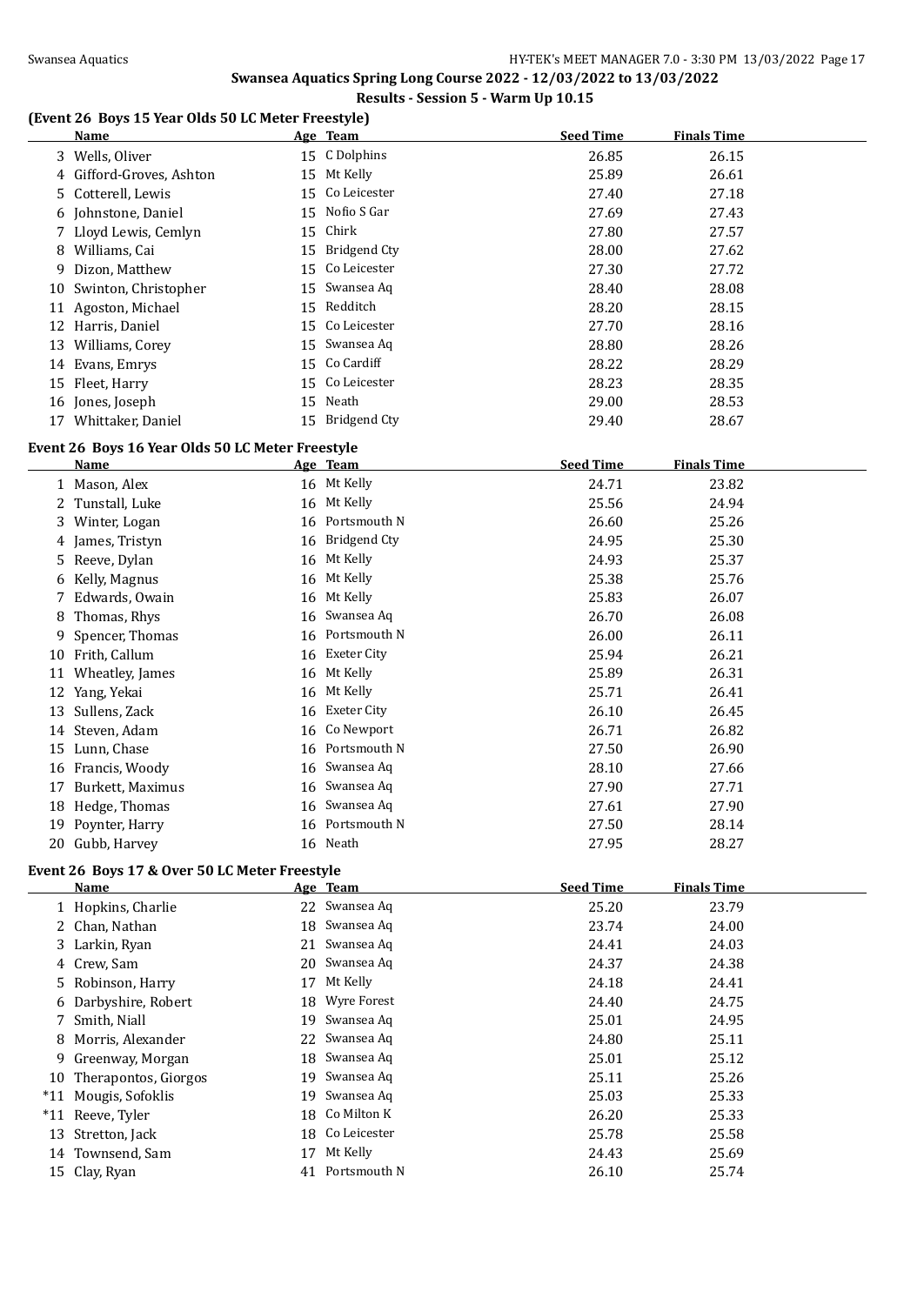# **Swansea Aquatics Spring Long Course 2022 - 12/03/2022 to 13/03/2022**

# **Results - Session 5 - Warm Up 10.15**

# **(Event 26 Boys 17 & Over 50 LC Meter Freestyle)**

|    | <b>Name</b>                                       |    | Age Team            | <b>Seed Time</b> | <b>Finals Time</b> |  |
|----|---------------------------------------------------|----|---------------------|------------------|--------------------|--|
|    | 16 Palmer, Charlie                                |    | 20 Swansea Aq       | 25.90            | 25.96              |  |
|    | 17 Burns, Logan                                   |    | 18 Exeter City      | 25.80            | 26.00              |  |
|    | 18 Andrews, Michael                               | 26 | Portsmouth N        | 25.64            | 26.02              |  |
|    | 19 Lee, Jason                                     | 18 | Swansea Aq          | 26.43            | 26.17              |  |
|    | 20 Wilkinson, Ben                                 | 17 | Mt Kelly            | 26.50            | 26.28              |  |
| 21 | Westwood, Owen                                    | 17 | Wyre Forest         | 26.70            | 26.57              |  |
| 22 | Lencioni, Aurelio                                 | 17 | Redditch            | 26.70            | 26.78              |  |
| 23 | Sin, Joseph                                       | 18 | Mt Kelly            | 26.38            | 26.88              |  |
|    | 24 Holmes, Daniel                                 | 18 | Redditch            | 26.20            | 27.00              |  |
|    | 25 Wu, Kevin                                      | 17 | Mt Kelly            | 26.43            | 27.08              |  |
|    | 26 Toku, Alp                                      |    | 17 Mt Kelly         | 26.41            | 27.10              |  |
|    | 27 O'Reilly, Adam                                 |    | 19 Mt Kelly         | 26.19            | 27.78              |  |
|    |                                                   |    |                     |                  |                    |  |
|    | Event 26 Boys 50 LC Meter Freestyle Multi-Class   |    |                     |                  |                    |  |
|    | Name                                              |    | Age Team            | <b>Seed Time</b> | <b>Finals Time</b> |  |
|    | 1 Navarro-Barber, Tomas S9                        |    | 17 Portsmouth N     | 28.60            | 28.82              |  |
|    | 2 Williams, Sebastian S6                          |    | 17 Mt Kelly         | 34.68            | 34.48              |  |
|    | Event 27 Girls 11 Year Olds 50 LC Meter Butterfly |    |                     |                  |                    |  |
|    | <b>Name</b>                                       |    | Age Team            | <b>Seed Time</b> | <b>Finals Time</b> |  |
|    | 1 Lee, Ho Ching                                   |    | 11 Co Cardiff       | 33.56            | 33.28              |  |
|    | 2 David, Ava                                      |    | 11 Swansea Aq       | 36.80            | 36.00              |  |
|    | 3 James, Josie                                    |    | 11 Redditch         | 37.00            | 36.93              |  |
| 4  | Marshall, Ffion                                   |    | 11 Co Cardiff       | 41.00            | 36.98              |  |
| 5. | Davidson, Abigail                                 |    | 11 Redditch         | 39.00            | 37.04              |  |
| 6  | Lewis, Orla Rose                                  |    | 11 Co Cardiff       | 38.99            | 37.08              |  |
|    | 7 Richardson, Beca                                |    | 11 Swansea Aq       | 40.60            | 38.78              |  |
| 8  | Hurley, Sienna-Grace                              |    | 11 Neath            | 42.28            | 39.17              |  |
| 9  | Griffiths, Cerys                                  |    | 11 Pembs Cty        | 40.50            | 39.36              |  |
|    | 10 Barratt, Sophia                                |    | 11 Redditch         | 41.20            | 40.00              |  |
|    | 11 Agoston, Alexia                                |    | 11 Redditch         | 41.60            | 40.34              |  |
|    |                                                   |    |                     |                  |                    |  |
|    | Event 27 Girls 12 Year Olds 50 LC Meter Butterfly |    |                     |                  |                    |  |
|    | Name                                              |    | Age Team            | <b>Seed Time</b> | <b>Finals Time</b> |  |
|    | 1 Geach, Libbie                                   |    | 12 Swansea Aq       | 32.56            | 32.31              |  |
| 2  | Dwyfor-Clark, Efa                                 |    | 12 Swim Gwynedd     | 34.11            | 33.44              |  |
| 3  | Handley, Evie                                     | 12 | Exeter City         | 35.40            | 34.75              |  |
| 4  | Coffey, Cora-leigh                                |    | 12 Swansea Aq       | 35.40            | 35.58              |  |
|    | 5 Smith, Summer                                   |    | 12 Rct Squad        | 38.02            | 37.51              |  |
|    | 6 Hill, Jessica                                   |    | 12 Exeter City      | 37.71            | 38.89              |  |
|    | Event 27 Girls 13 Year Olds 50 LC Meter Butterfly |    |                     |                  |                    |  |
|    | <u>Name</u>                                       |    | Age Team            | <b>Seed Time</b> | <b>Finals Time</b> |  |
|    | 1 Collyer, Mabli                                  |    | 13 Swansea Aq       | 30.01            | 29.98              |  |
|    | 2 Aris, Charlotte                                 | 13 | Portsmouth N        | 31.30            | 31.15              |  |
| 3  | Lo, Alyssa                                        | 13 | Co Leicester        | 31.00            | 31.28              |  |
| 4  | Morgan, Carys                                     | 13 | Welshpool           | 32.54            | 32.03              |  |
| 5  | Tucker, Holly                                     | 13 | Swansea Aq          | 31.76            | 32.18              |  |
| 6  | Pickersgill, Aoife                                | 13 | Carmarthen          | 34.65            | 33.67              |  |
| 7  | Gelev, Sofija                                     | 13 | <b>Exeter City</b>  | 33.43            | 33.71              |  |
| 8  | Catling, Freya                                    | 13 | C Dolphins          | 33.91            | 33.89              |  |
| 9  | Martin, Lara                                      | 13 | <b>Bridgend Cty</b> | 34.61            | 34.07              |  |
| 10 | Powell, Ava                                       | 13 | Co Newport          | 34.04            | 34.17              |  |
|    | 11 Llewellyn, Isabella                            | 13 | Pembs Cty           | 35.70            | 34.34              |  |
|    | 12 Knight, Cari                                   | 13 | Swansea Aq          | 34.39            | 34.35              |  |
|    | 13 Middleton, Flora                               | 13 | Redditch            | 35.40            | 34.58              |  |
|    | 14 Ley, Lucy                                      |    | 13 Swansea Aq       | 35.50            | 34.91              |  |
|    |                                                   |    |                     |                  |                    |  |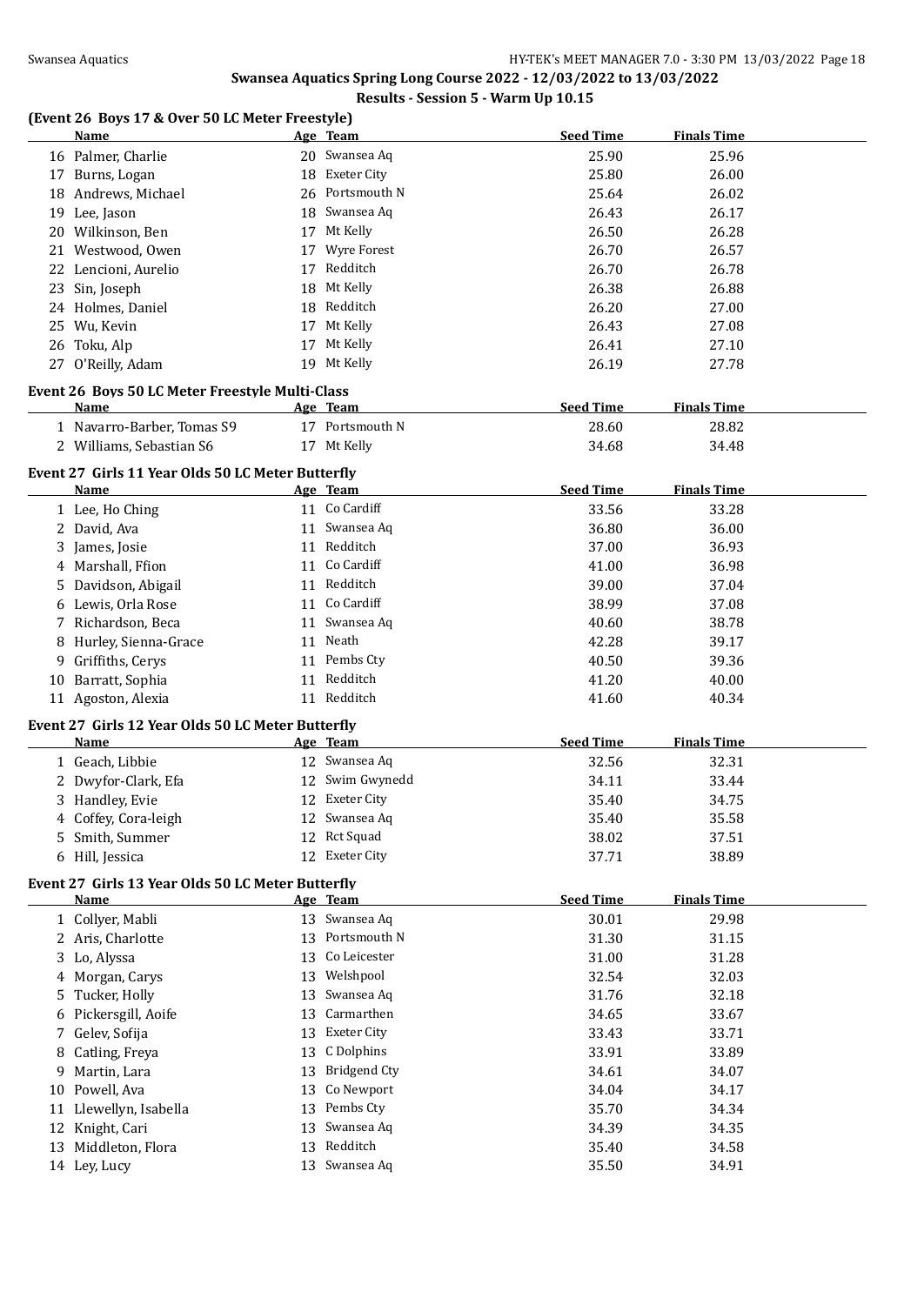# **(Event 27 Girls 13 Year Olds 50 LC Meter Butterfly)**

|    | <b>Name</b>                                       |    | Age Team            | <b>Seed Time</b> | <b>Finals Time</b> |  |
|----|---------------------------------------------------|----|---------------------|------------------|--------------------|--|
|    | 15 Jones, Evie                                    |    | 13 Merthyr Tydf     | 35.65            | 35.31              |  |
|    | 16 Marsh, Nina                                    | 13 | Pembs Cty           | 35.80            | 35.37              |  |
|    | 17 Statham-Gill, Sophie                           | 13 | Co Leicester        | 35.80            | 36.25              |  |
|    | Event 27 Girls 14 Year Olds 50 LC Meter Butterfly |    |                     |                  |                    |  |
|    | <b>Name</b>                                       |    | <u>Age Team</u>     | <b>Seed Time</b> | <b>Finals Time</b> |  |
|    | 1 Grant, Lucy                                     |    | 14 Co Newport       | 32.54            | 31.10              |  |
|    | 2 Day, Hannah                                     |    | 14 Portsmouth N     | 31.30            | 31.47              |  |
|    | 3 Evans, Mali                                     |    | 14 Swansea Aq       | 31.59            | 31.78              |  |
|    | 4 Stockley, Esmee                                 |    | 14 Mt Kelly         | 30.63            | 31.80              |  |
| 5. | Scotchbrook, Poppy                                |    | 14 Co Leicester     | 31.47            | 31.90              |  |
| 6  | Evans, Lili                                       | 14 | Co Newport          | 32.13            | 31.96              |  |
| 7  | Beynon, Gracie                                    | 14 | <b>Bridgend Cty</b> | 31.10            | 32.00              |  |
| 8  | Major, Lauren                                     | 14 | <b>Exeter City</b>  | 31.76            | 32.15              |  |
| 9  | Bissicks, Ella                                    | 14 | Swansea Aq          | 32.40            | 32.43              |  |
| 10 | Devonald, Niamh                                   | 14 | Pembs Cty           | 35.00            | 32.71              |  |
|    | 11 David, Isabelle                                | 14 | Swansea Aq          | 33.43            | 32.84              |  |
|    | 12 Smart, Charlotte                               |    | 14 Swansea Aq       | 33.20            | 33.40              |  |
|    |                                                   |    | 14 Portsmouth N     | 33.30            |                    |  |
|    | 13 Mavrikakis, Abby                               |    | 14 Co Leicester     |                  | 33.71              |  |
|    | 14 Trahearn, Leah                                 |    |                     | 34.80            | 35.89              |  |
|    | Event 27 Girls 15 Year Olds 50 LC Meter Butterfly |    |                     |                  |                    |  |
|    | <b>Name</b>                                       |    | Age Team            | <b>Seed Time</b> | <b>Finals Time</b> |  |
|    | 1 Patterson, Millie                               |    | 15 Swansea Aq       | 30.70            | 29.72              |  |
|    | *2 Ward, Arabella                                 |    | 15 Mt Kelly         | 29.72            | 30.05              |  |
|    | *2 Adama, Iman                                    | 15 | Mt Kelly            | 29.30            | 30.05              |  |
|    | 4 Grover, Lillie                                  | 15 | Wyre Forest         | 30.90            | 30.27              |  |
| 5  | Boyle, Felicity                                   | 15 | Mt Kelly            | 30.36            | 30.40              |  |
|    | 6 Lewis, Lowri                                    | 15 | Neath               | 30.82            | 30.44              |  |
|    | 7 Dudley-Pun, Giada                               | 15 | Mt Kelly            | 30.20            | 30.59              |  |
| 8  | Travers-Griffin, Clia                             | 15 | <b>Exeter City</b>  | 30.60            | 31.16              |  |
| 9  | Likely, Amber                                     | 15 | Portsmouth N        | 30.98            | 31.26              |  |
|    | 10 Green, Ashleigh                                | 15 | Redditch            | 30.84            | 31.65              |  |
| 11 | Peter, Sophie                                     | 15 | Swansea Aq          | 33.19            | 32.63              |  |
|    | 12 Sherriff, Esme                                 | 15 | Mt Kelly            | 32.42            | 33.14              |  |
|    | 13 Willis, Hannah                                 | 15 | Redditch            | 32.60            | 33.34              |  |
|    | 14 Simmonds, Macy                                 |    | 15 Co Leicester     | 33.28            | 33.56              |  |
|    | 15 Turatto-Owen, Morgan                           |    | 15 Swansea Aq       | 33.79            | 33.61              |  |
|    | 16 Kovachev, Georgie                              |    | 15 Pembs Cty        | 34.08            | 34.59              |  |
|    | 17 Goddard, Evie                                  |    | 15 Pembs Cty        | 33.90            | 35.05              |  |
|    | Event 27 Girls 16 Year Olds 50 LC Meter Butterfly |    |                     |                  |                    |  |
|    | Name                                              |    | Age Team            | <b>Seed Time</b> | <b>Finals Time</b> |  |
|    | 1 Endicott, Bethan                                |    | 16 Mt Kelly         | 28.83            | 30.48              |  |
|    | 2 Vaughan, Isabella                               |    | 16 Mt Kelly         | 31.18            | 31.17              |  |
| 3  | Nash, Gabriella                                   | 16 | Portsmouth N        | 31.30            | 31.20              |  |
|    | Hayes, Alexandra                                  | 16 | <b>Wyre Forest</b>  | 31.30            | 31.53              |  |
| 5  | Byrne, Shannon                                    | 16 | Mt Kelly            | 31.60            | 31.65              |  |
|    | 6 Adams, Jaimee                                   | 16 | Co Cardiff          | 32.12            | 31.94              |  |
| 7  | Marshall, Polly                                   | 16 | Co Newport          | 32.53            | 32.21              |  |
|    | 8 Wingfield-Dobbs, Freya                          | 16 | Co Leicester        | 32.60            | 32.58              |  |
|    | 9 Clapham, Rhiannon                               |    | 16 Pembs Cty        | 32.70            | 33.52              |  |
|    |                                                   |    |                     |                  |                    |  |
|    | Event 27 Girls 17 & Over 50 LC Meter Butterfly    |    |                     |                  |                    |  |
|    | Name                                              |    | Age Team            | <b>Seed Time</b> | <b>Finals Time</b> |  |
|    | 1 Scotchbrook, Milly                              |    | 21 Braunstone       | 28.10            | 28.15              |  |
|    | 2 Hall, Charlotte                                 |    | 20 Swansea Aq       | 29.19            | 28.87              |  |